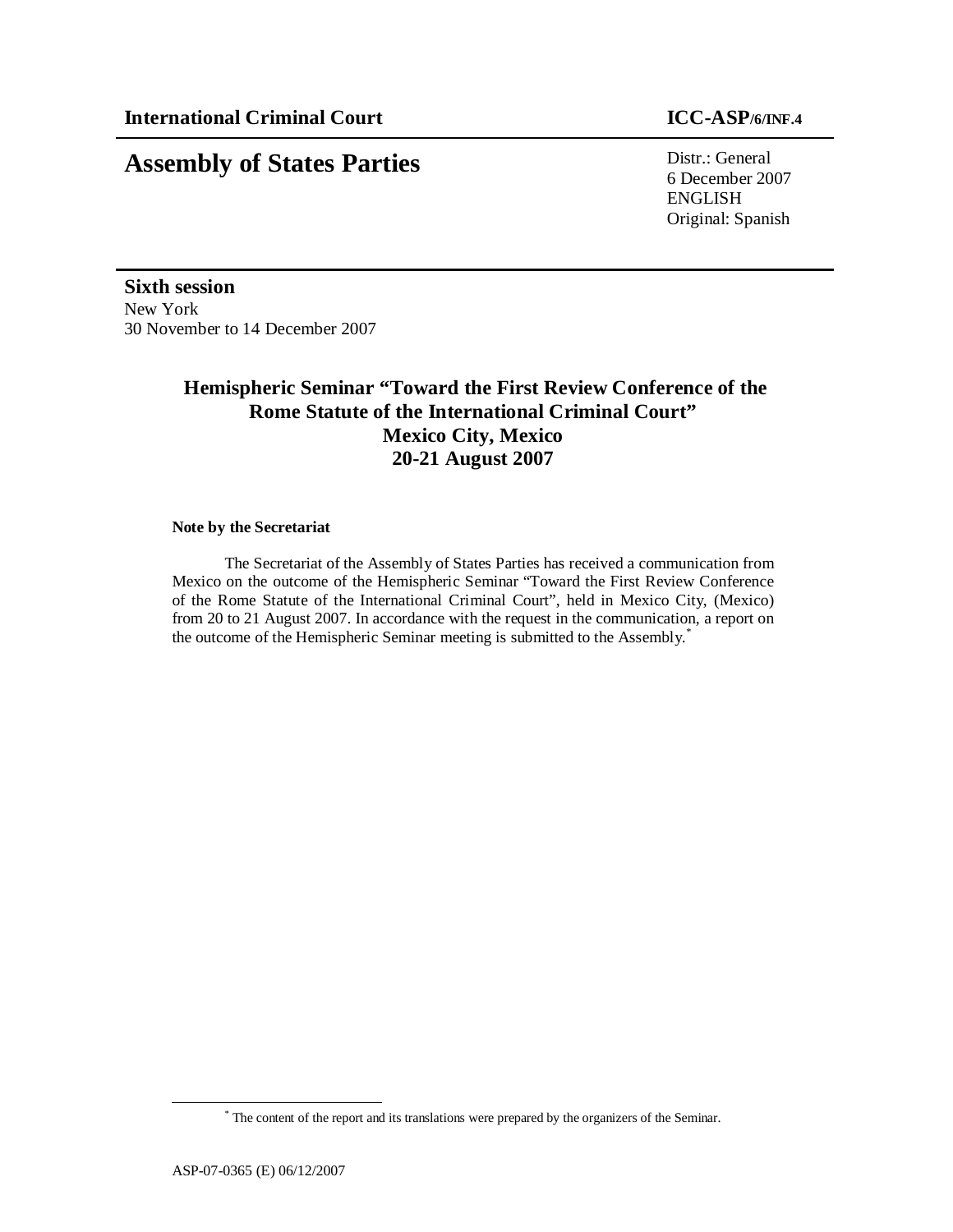# **Content**

|                     |                                                                                                                                                                                                                                        | Page           |  |
|---------------------|----------------------------------------------------------------------------------------------------------------------------------------------------------------------------------------------------------------------------------------|----------------|--|
| Introduction        |                                                                                                                                                                                                                                        |                |  |
| Seminar Methodology |                                                                                                                                                                                                                                        | $\overline{4}$ |  |
| Part I              |                                                                                                                                                                                                                                        |                |  |
| Issue I             | Five years after the entry into force of the Rome Statute: a view of<br>its application at the regional and international level. William Pace,<br>Convenor, Coalition for the International Criminal Court (CICC)                      | 5              |  |
| Issue II            | The First Review Conference of the Rome Statute                                                                                                                                                                                        | 6              |  |
|                     | Roundtable No. 1 - Possible scenarios for the Review Conference.<br>Osvaldo Zavala, Legal Officer, CICC                                                                                                                                | 6              |  |
|                     | Roundtable No. 2 - Preparatory work (1 <sup>st</sup> part). Sabelo Sivuyile<br>Maqungo, New York Working Group Facilitator for the Review<br>Conference (South Africa)                                                                 | 7              |  |
|                     | Round Table No. 3 - Preparatory work (2 <sup>nd</sup> part). Renán Villacís,<br>Secretariat of the Assembly of States Parties                                                                                                          | 8              |  |
| Issue III           | Mandatory issues to be reviewed during the First Review<br>Conference                                                                                                                                                                  | 9              |  |
|                     | Round Table No. 4 - The Crime of Aggression. Stefan Barriga,<br>Permanent Mission of Liechtenstein to the United Nations                                                                                                               | 9              |  |
|                     | Round Table No. 5 - Article 124 of the Rome Statute. Anton<br>Camen, Regional Legal Adviser, International Committee of the<br><b>Red Cross</b>                                                                                        | 11             |  |
| Issue IV            | Review of other provisions and inclusion of other crimes in the<br><b>Rome Statute</b>                                                                                                                                                 | 12             |  |
|                     | Round Table No. 6 - Resolution E of the Final Act of the Rome<br>Diplomatic Conference of 1998: Crime of Terrorism, Drug-<br>trafficking, and other crimes. Dorothée Marotine, International<br><b>Center for Transitional Justice</b> | 12             |  |
| Part II             |                                                                                                                                                                                                                                        |                |  |
| Issue V             | Evaluation of the International Criminal Court five years from the<br>entry into force of the Rome Statute                                                                                                                             | 13             |  |
|                     | Round Table No. 7 - The work of the Office of the Prosecutor -<br>case docket. William Schabas, Irish Center for Human Rights,<br>Ireland                                                                                              | 13             |  |
|                     | Round Table No. 8 - Outreach – Victims' participation and rights of<br>the accused under the Rome Statute. Karine Bonneau, International<br><b>Federation of Human Rights</b>                                                          | 14             |  |
|                     | Round Table No. 9 - Cooperation and implementation. Hugo Relva,<br><b>Amnesty International</b>                                                                                                                                        | 15             |  |
|                     | Round Table No.10 - Contribution of the ICC to justice, peace and<br>security. Socorro Flores, International Criminal Court UN Liaison<br>Office                                                                                       | 16             |  |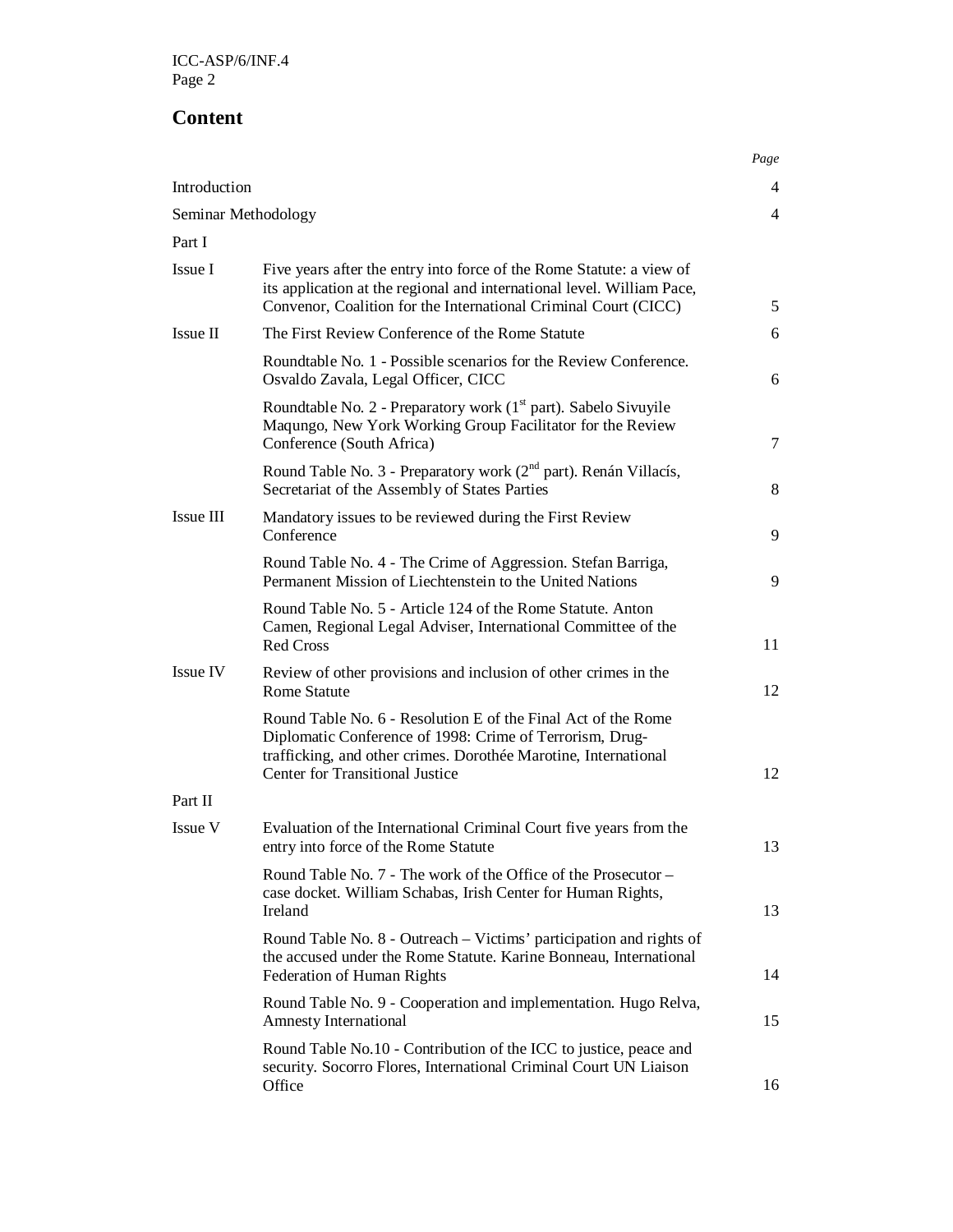# *Page*

| Part III |                             |                             |    |  |
|----------|-----------------------------|-----------------------------|----|--|
|          | Dialogue among participants |                             |    |  |
| Annexes  |                             |                             |    |  |
|          | I.                          | List of participants        | 19 |  |
|          | П.                          | Hemispheric Seminar Program |    |  |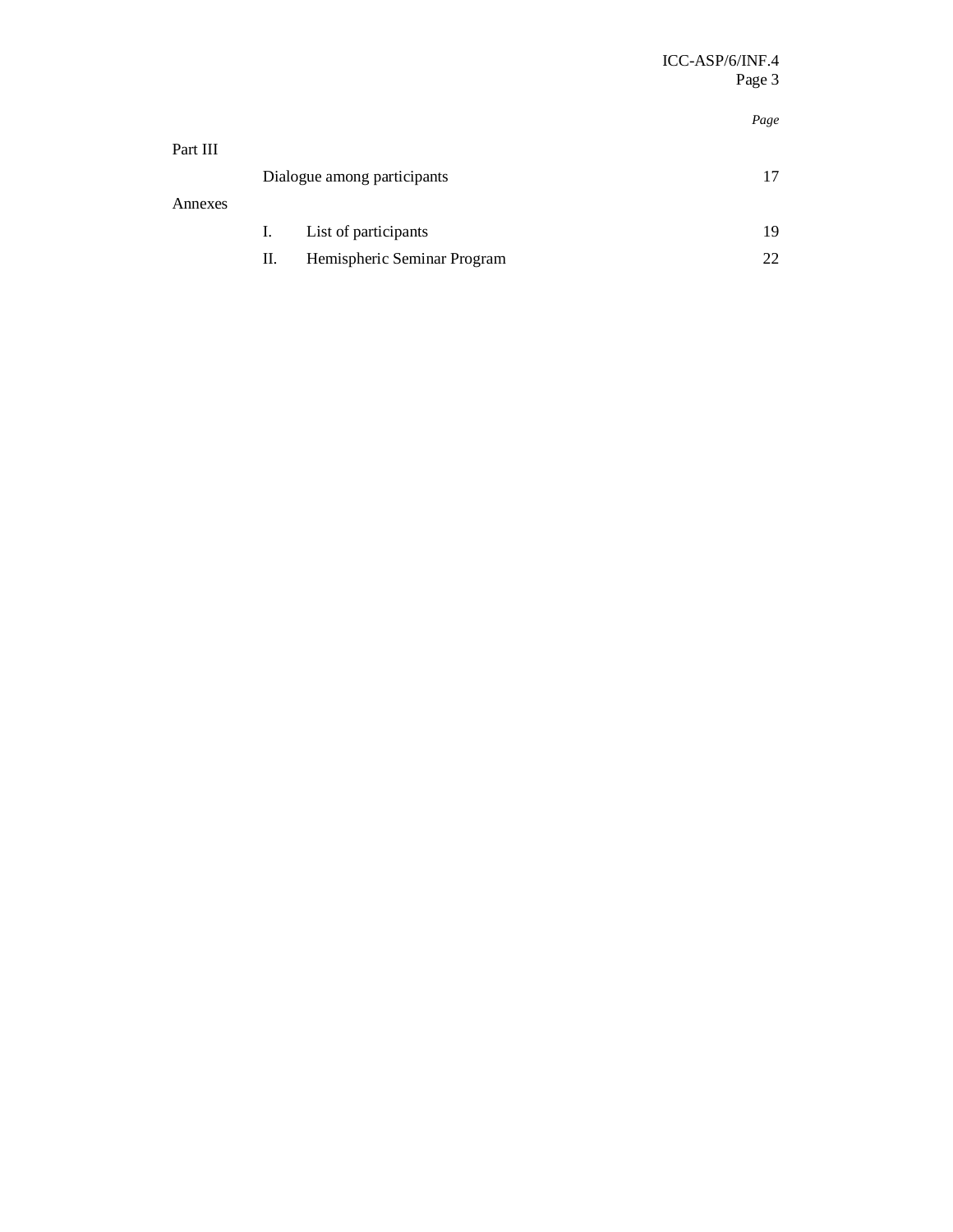### **Introduction**

1. The First Review Conference of the Rome Statute of the International Criminal Court demands priority and timely attention not only from States Parties, but also from other key actors that have contributed in the creation and establishment of the International Criminal Court (ICC) such as international organisms, regional organizations, civil society and academia.

2. In this context it was considered highly important to ensure the region's participation in this preparatory process, fostering spaces of reflection where regional concerns and initiatives on the first Review Conference could be discussed. The American hemisphere has historically been an important counterpart to the International Criminal Court. The fact that 23 States Parties to the Rome Statute belong to this region is a concrete manifestation of this commitment.

3. Bearing this in mind, Mexico, Canada, the Human Rights Program of the Universidad Iberoamericana Ciudad de México and the Coalition for the International Criminal Court considered appropriate to hold a seminar that would bring together government officials from different states in the American hemisphere with responsibility over these issue and international experts, academics and activists with a recognized background on ICC related topics.

4. The Hemispheric Seminar "Toward the First Review Conference of the Rome Statute of the International Criminal Court" was held on 20 and 21 August at the headquarters of the Mexican Ministry of Foreign Affairs in Mexico City. The Under Secretary for Multilateral Affairs and Human Rights of the Mexican Ministry of Foreign Affairs, Ambassador Juan Manuel Gomez Robledo; the Legal Counsel of the Ministry of Foreign Affairs and International Trade of Canada, Alan Kessel; the Coalition for the International Criminal Court's Convenor, William Pace, as well as the Coordinator of the Human Rights Program of the Universidad Iberoamericana-México, Juan Carlos Arjona participated in the inauguration session. Forty-five guests participated in the Seminar: 32 from participating States, 9 from academia, 7 from civil society, two from international organisms, one representative from the Court and one from the Assembly of States Parties. Participation during the seminar was carried out in a personal capacity.

5. The Hemispheric Seminar was held with the financial support of the Konrad Adenauer Foundation, the McArthur Foundation, the Inter American-European network of Human Rights of the European Union, as well as from the organizers. Additionally, the Secretariat of the Assembly of States Parties to the Rome Statute supported in the organization of the Seminar.

6. Officials from the Office of the Legal Counsel of the Mexican MFA were in charge of the logistics of the Seminar and the Human Rights Program of the Universidad Iberoamericana provided logistical support during the seminar. This summary report was prepared by the organizers and has the objective of providing a summary of the discussions.

#### **Seminar Methodology**

7. The Hemispheric Seminar addressed five general issues through ten roundtables introduced by experts on the issue, followed by an open discussion between participants. The first part of the Seminar focused on the Review Conference, while the second segment was dedicated to conducting an evaluation of the ICC's work five years after the entry into force of the Statute. The third and last part consisted of an open dialogue between government representatives. As has been mentioned before, participation and views expressed during the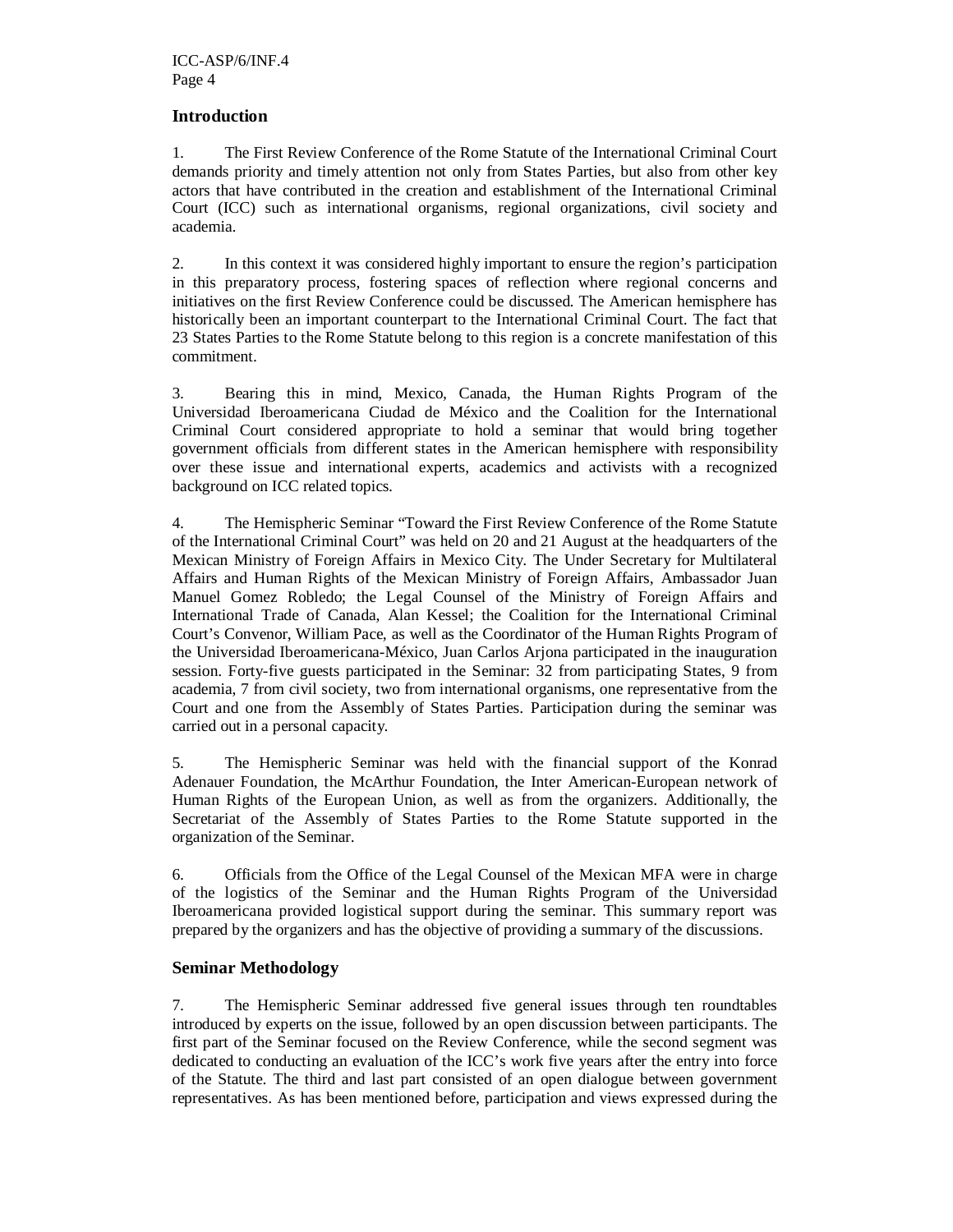seminar do not represent institutional or official positions. Thus this document should be understood as a general summary that seeks to highlight the main issues discussed.

#### **PART I**

#### **Issue I. Five years after the entry into force of the Rome Statute: a view of its application at the regional and international level**

Moderator: Juan Carlos Arjona, Human Rights Program, Universidad Iberoamericana

Presentation by: William Pace, Convenor, Coalition for the International Criminal Court

8. The presentation provided a regional and global overview of the status of ratification of the Rome Statute and the Agreement on Privileges and Immunities of the International Criminal Court. Emphasis was placed on the need to continue conducting efforts to ensure that States take appropriate steps to become parties to both instruments.

9. In relation to implementation of the Statute at the national level, the expert highlighted that more States are adopting measures to fulfill their obligations to fully cooperate with the Court, as well as to update their criminal, criminal procedural and military legislation in relation to crimes under the Court's jurisdiction.

10. The expert stressed that although Canada was the only country in the hemisphere that had adopted ICC implementing legislation as of 2000, other States in the region had taken positive steps in the past two years. Trinidad and Tobago, Uruguay, Argentina and Panama had all adopted some form of ICC implementing legislation. At the same time, he also reflected on the current stage of these processes in countries such as Nicaragua, Costa Rica, Peru, Honduras, Brazil, Bolivia, Colombia and Mexico.

11. In the context of intergovernmental and regional organizations, the expert mentioned that given the current dynamics of the international legal order, many countries have assumed a proactive role in the promotion of the International Criminal Court and the defense of the Rome Statute's integrity. In this context he highlighted the Organization of American States' annual resolution on the ICC which has been adopted by the General Assembly since 1999, as well as the Working Meeting on measures that Member States can adopt to cooperate with the ICC that the Organization's Juridical and Political Commission annually organizes since 2001. He also stressed other sub regional efforts such as MERCOSUR´s common position on the ICC, as well as the 2003 CARICOM Statement of support to the principles and purposes of the ICC.

12. In relation to the next Review Conference, the expert emphasized the importance of ensuring that the preparatory process is inclusive and transparent. He highlighted issues that the Review Conference will probably address, including a definition for the crime of aggression, the question of article 124 (or the transitional clause for war crimes) of the Statute, and the determination of whether the crime of terrorism and other drug crimes should be incorporated as part of the Court's jurisdiction. He also referenced the need to determine the focus that the Review Conference itself will have. Similarly, he raised the importance of defining whether or not Non States Parties will be allowed to participate, and underscored that the Review Conference should be understood not only as an opportunity to present amendments but also as a space for States to present their views on the ICC with the aim of improving both the current and future work of the Court. Cooperation between the Court and governments, international and regional organizations and civil society could also be addressed at this time.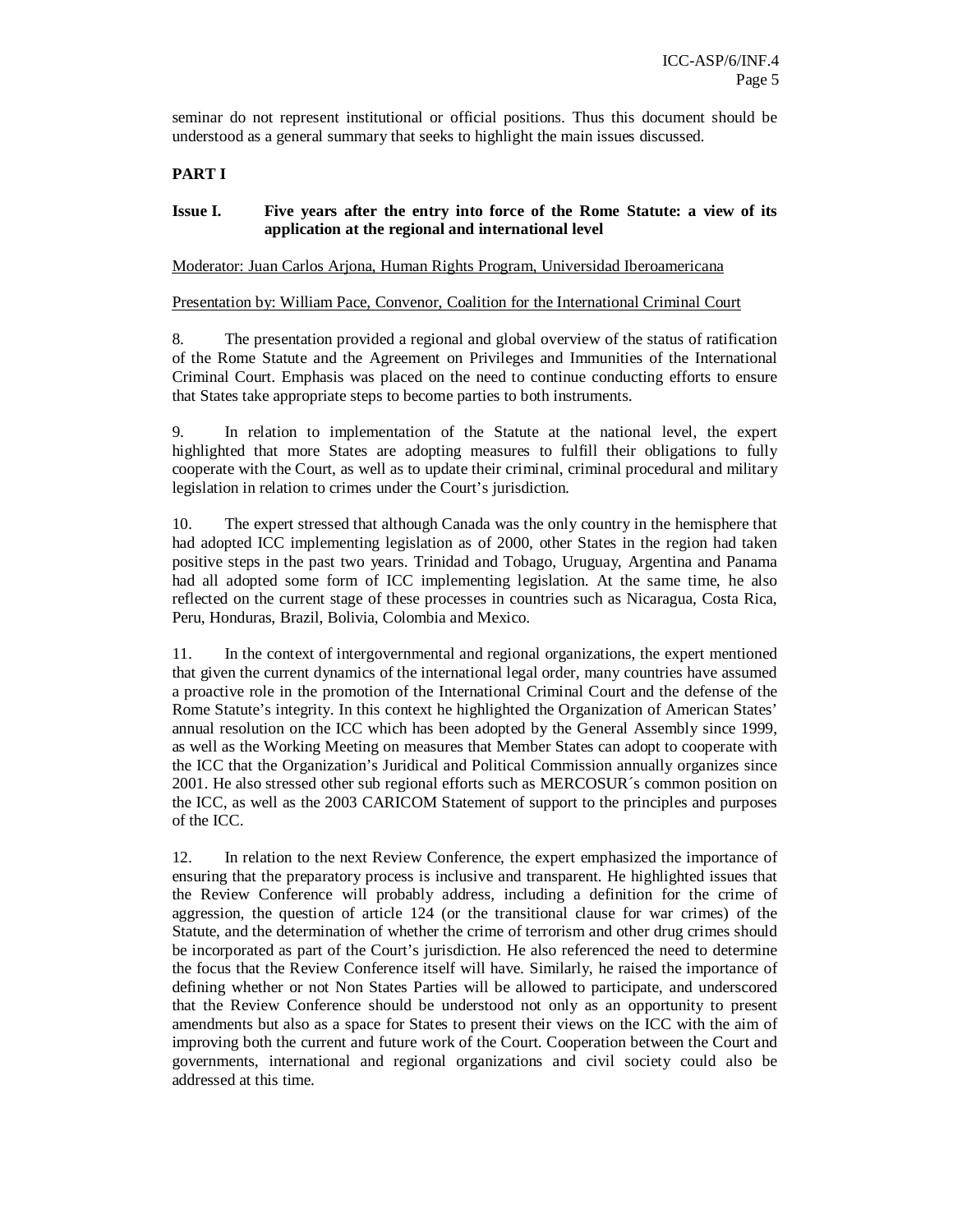13. One of the issues discussed centered on the difficulties the Court has encountered in accomplishing its mandate. Participants expressed that the ICC has faced complications because of a lack of necessary resources to fulfill its judicial mandate, as well as because of a lack of cooperation from some States vis-à-vis the Court's judicial work. In this context, some participants coincided in indicating that the Court is a young institution whose progress and achievements will be evident with time, and not in the short term, as some States would desire. Others highlighted that the Review Conference will represent a good opportunity to reflect on the Court's work as well as on the commitment of States to the Court, particularly in the exercise of the principle of complementarity.

# **Issue II. The First Review Conference of the Rome Statute**

Chairperson: Víctor M. Uribe Aviña, Mexican Ministry of Foreign Affairs

#### **Roundtable No. 1 - Possible scenarios for the Review Conference**

## Presentation: by Osvaldo Zavala, CICC

14. The panelist opened his presentation by questioning what exactly a Review Conference refers to. He insisted that there is a need to clarify whether this will be a Conference to "review" or to "amend" the Rome Statute. As article 123 of the Statute remains unclear in relation to this point there is thus a need for consensus among States. In his opinion, the amendments have to be put forward while the review process itself is established by the Rome Statute.

15. Some of the issues discussed as topics that could potentially be addressed by the Conference included article 124, article 5 (regarding the list of crimes), Resolution F and the crime of aggression. The panelist also mentioned that the amendments to the Rome Statute require a special vote whose rules are clearly defined and determined by the treaty.

16. The panelist mentioned that there is general agreement on the need to ensure that the First Review Conference preserves the Rome Statute's integrity.

17. During the roundtable dialogue, participants repeatedly raised questions in relation to differences between amendments and review, and in general terms, coincided with the panelist's views. Most of the participants agreed that there needs to be time to present amendments. In this context, the Draft Rules of Procedure of the Conference establishes that the amendments can only be presented three months in advance of the Conference.

18. Considering possible scenarios for the Review Conference, the participants referred to several issues which should be addressed including article 124, the incorporation of new crimes such as terrorism and drug-trafficking, and the crime of aggression.

19. Participants agreed in pointing out that the crime of aggression appears to be one of the key issues for the first Review Conference. However, the discussion included remarks on the interpretation of paragraph two of article 5 of the Rome Statute regarding the Court's jurisdiction over this crime.

20. Finally, participants agreed that a clear message of support to the ICC should be provided during the Review Conference.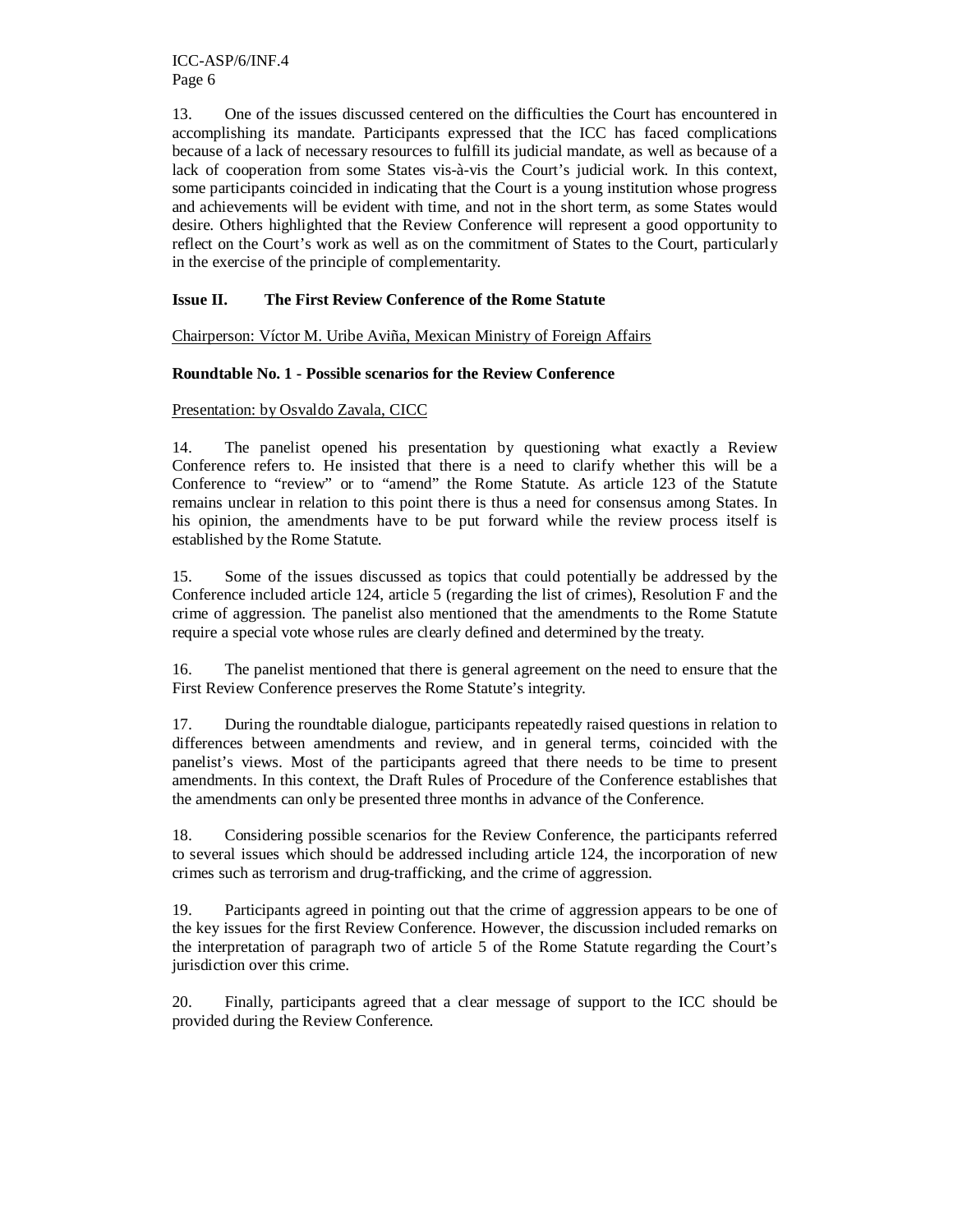#### **Round table No. 2 - Preparatory work (1st part)**

#### Presentation by Sabelo Sivuyile Maqungo, NY- Working Group Facilitator- For the Issue on the Review Conference (South Africa)

21. The panelist presented a general view of the advances leading up to the Review Conference vis-à-vis the work of NY- ASP Working Group on the Review Conference. He highlighted that the Group's discussion had focused on the Rules of Procedure for the Conference, as well as on a draft agenda that will be adopted by the ASP Bureau. In this context, several meeting have been held to exchange views, experiences, and information on the issue. In particular, during the fourth session of the Assembly of States Parties (ASP), Mr. Rolf Fife was designated as focal point, and he later presented his report on the matter to the fifth session of the ASP. As a next step, the Bureau proceeded to designate him as facilitator for the NY- Working Group.

22. The facilitator mentioned that discussions of the Working Group have focused on the Rules of Procedure of the Conference. Currently, a third version of the Rules is ready. In addition, he expects that the Rules will be presented during the next ASP for their subsequent adoption.

23. He also mentioned that the agenda is still pending. Discussions on this issue had focused on the right time for adoption. One possibility is that the agenda be adopted by the Conference or that the ASP adopt it before the Review Conference. He stated that they are currently working on the content of the agenda.

24. In relation to the possible scenarios for the Conference, the panelist said that it is necessary to agree on the scope of the Conference, mentioning that possible amendments can only be presented to the General Secretary seven years after the entry into force of the Rome Statute, that is, from July 2009 onwards. According to him, a special process should be established to consider possible amendments. To do so, he suggested establishing a work schedule and taking advantage of the time allocated during the ASP in 2009 to adopt decisions regarding the Review Conference.

25. Regarding the venue of the Conference it was noted that Uganda had presented an offer to host the Conference. In addition, he also noted that the RC could be held in either The Hague or New York.

26. The panelist also addressed aspects related to whether the RC should have a Ministerial or technical character.

27. Regarding the length of the Conference, the panelist expressed that he considered that more than ten days would be necessary. However, there are those who believe that five days will be enough. During his intervention he underscored that if only five days are allocated for the Conference, several issues could be previously discussed or reviewed by the ASP. Nevertheless, considering the discussions on the crime of aggression the Conference could take ten days. Discussions in the Working Group have leaned toward holding the Review Conference in the first half of 2010.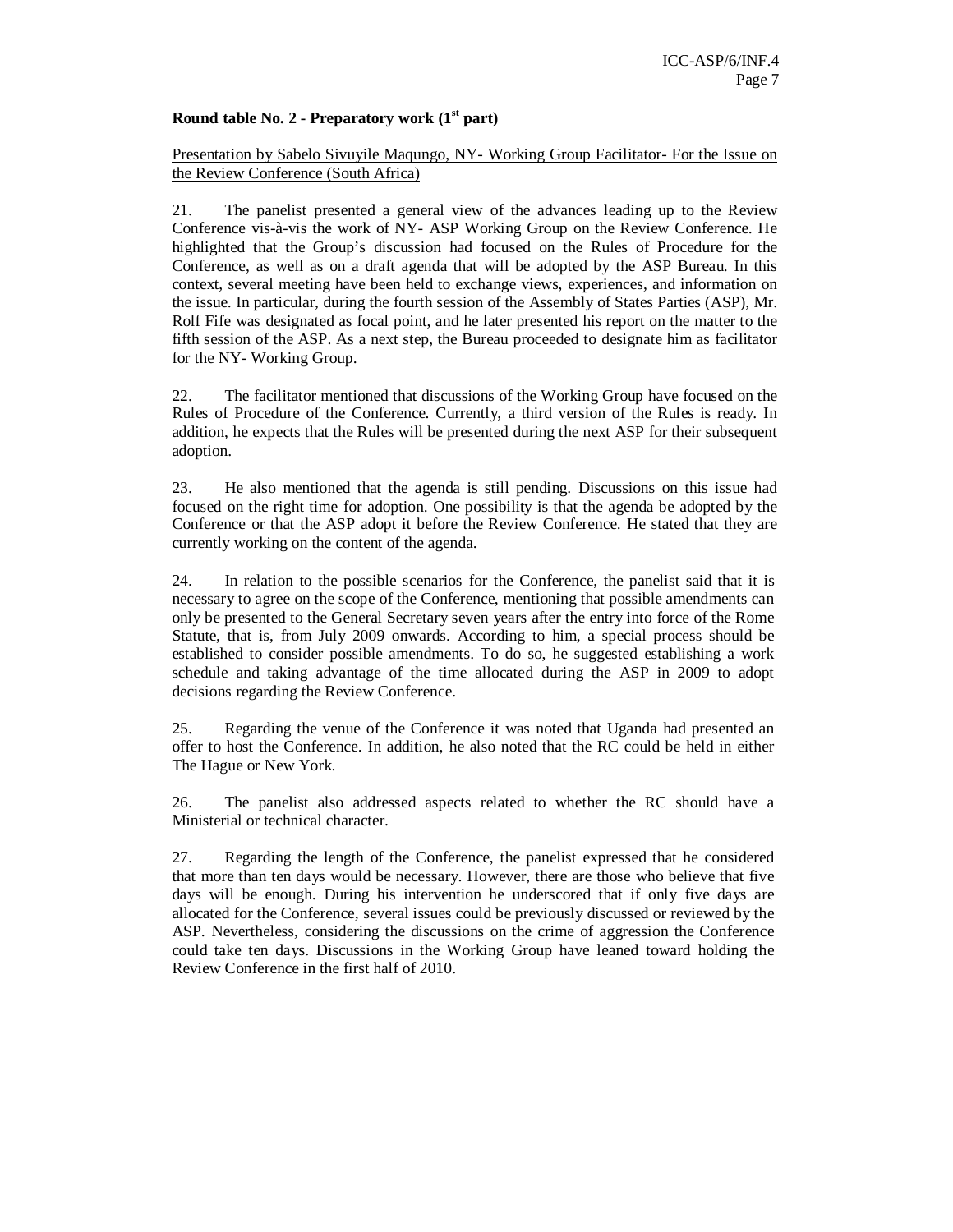# **Roundtable No. 3 - Preparatory work (2nd part)**

Chairperson: Alejandro Alday González, Permanent Mission of Mexico to the United Nations

Presentation by Renán Villacís, Secretariat of the Assembly of States Parties

28. The panelist mentioned that the ASP Secretariat had initiated a consultation process in conjunction with representatives of the Focal Point for the Review Conference (Norway). This process has been inclusive and transparent and has incorporated civil society participation in the consultations.

29. Regarding the treatment that the Review Conference should receive, he mentioned that during the sixth session of the ASP an important section has been allocated in the agenda to discuss this concern. The tentative dates to discuss the Review Conference are from December 3 to the 7th.

30. He mentioned that other important aspects for consideration include the costs of the Review Conference and that estimates fluctuate between 1.5 and 1.8 million euros. These estimates where calculated bearing in mind that the Conference would take place in New York or in The Hague. In addition, these estimates only consider single meetings and not parallel meetings—as this latter modality would considerably impact the budget. He also noted a third option to be considered only once the Host State decides on its contribution. He highlighted that this is one of the issues that would benefit from further discussions by the NY- Working Group.

31. Regarding the venue of the Conference, there are three options: New York, The Hague and Uganda. He recalled a view according to which a meeting in The Hague may impact State participation as not all countries have delegations in that city. There is also a possibility, which is still being considered, to set up a special fund to support the Host State with the implementation of the Conference.

32. The Review Conference is tentatively scheduled for the first trimester of 2010 with a duration of 5 to 10 days. The panelist highlighted the need to have alternative options in order to plan logistical issues with appropriate consideration and an adequate timeframe.

33. Those issues of greatest concern addressed by participants during roundtables 2 and 3 included the preparatory work and the need to establish a proper mechanism for the process. In this regard, it was mentioned that the ASP could serve as a preparatory body. Emphasis was also placed on the fact that States should maintain a flexible approach and not arrive at the RC with prior restrictions nor intransigent positions.

34. Most participants agreed that the venue should be carefully selected as the RC will be a good moment to strengthen the work of the Court. It was evident that despite the robust efforts which have already been implemented by various bodies, there is still a need to define many issues. The budget required to execute the First Review Conference is one example. In addition, the role of the ASP in the preparatory work of the Conference is also seen as a key element to ensure its success.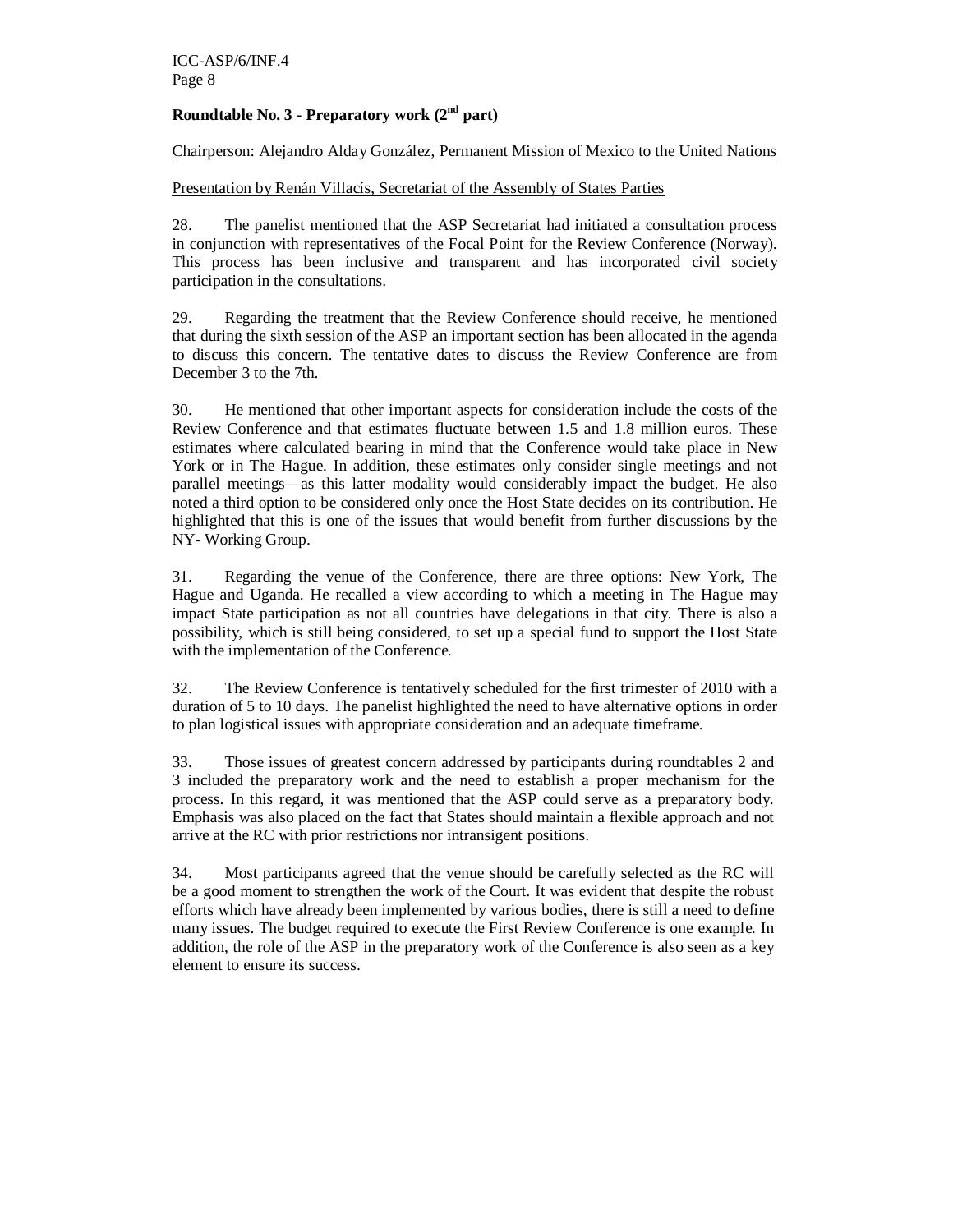#### **Issue III. Mandatory issues to be reviewed during the First Review Conference**

#### **Round table No. 4 - The Crime of Aggression**

#### Chairperson: Douglas Cassel, Human Rights Center, University of Notre Dame

Presentation by Stefan Barriga, Permanent Mission of Liechtenstein to the United Nations

35. At the beginning, the discussions around the crime of aggression were predominantly focused on four areas which were all related to the role of the UN Security Council:

- (a) Conditions required for the ICC to exercise its jurisdiction over the crime of aggression vis-à-vis the competences of the UN Security Council in this regard;
- (b) The ICC's relation with non signatories to the RS who are permanent members of the SC with veto power (China, Russia and the United States);
- (c) Individual responsibility for the crime of aggression vs state responsibility for the crime aggression (the latter as defined and interpreted by the Security Council);
- (d) How to include the definition of aggression as a crime under the ICC's jurisdiction.

36. In his presentation the panelist addressed the current status of the negotiations on the crime of aggression. He first outlined the parameters of the discussion, starting with Article 39 of the UN Charter which includes a reference to the role of the Security Council regarding acts of aggression. One important question in this respect was whether the Security Council had an exclusive competence to determine the existence of an act of aggression, or whether the competence to determine aggression under article 39 had to be seen as a mere first step to be taken by the Security Council before taking action to maintain or restore international peace and security. A second important parameter for the definition of aggression was UN General Assembly Resolution 3314, adopted by consensus in 1974. This resolution was considered to be the most likely basis for the definition of the State act of aggression, in light of its balanced nature as a "package deal" which is not binding on the Security Council, and in light of its recognition in the jurisprudence of the International Court of Justice.

37. As one further important sources that needed to be considered, the facilitator referred to article 16 of the 1996 draft Code of Crimes against Peace and Security of Mankind, prepared by the International Law Commission. This article defines the conduct of an individual who commits a crime of aggression (as opposed to the State act of aggression defined in resolution 3314). Following the Nuremberg precedent, the crime of aggression is defined as a leadership crime.

38. Moreover, article 5(2) of the Rome Statute must also be considered as it clarifies that the crime of aggression is already one of the crimes under the jurisdiction of the ICC.

39. The panelist highlighted that in the framework of the Preparatory Commission (PrepCom), little progress was made on the definition of aggression and that the work was intensified in the framework of the ASP (Special Working Group on the Crime of Aggression). Most progress was made during intersessional meetings held at the Liechtenstein Institute on Self Determination at Princeton University in 2004, 2005, 2006 and 2007. This process was characterized by a positive atmosphere which allowed delegates to further discussions in a constructive manner.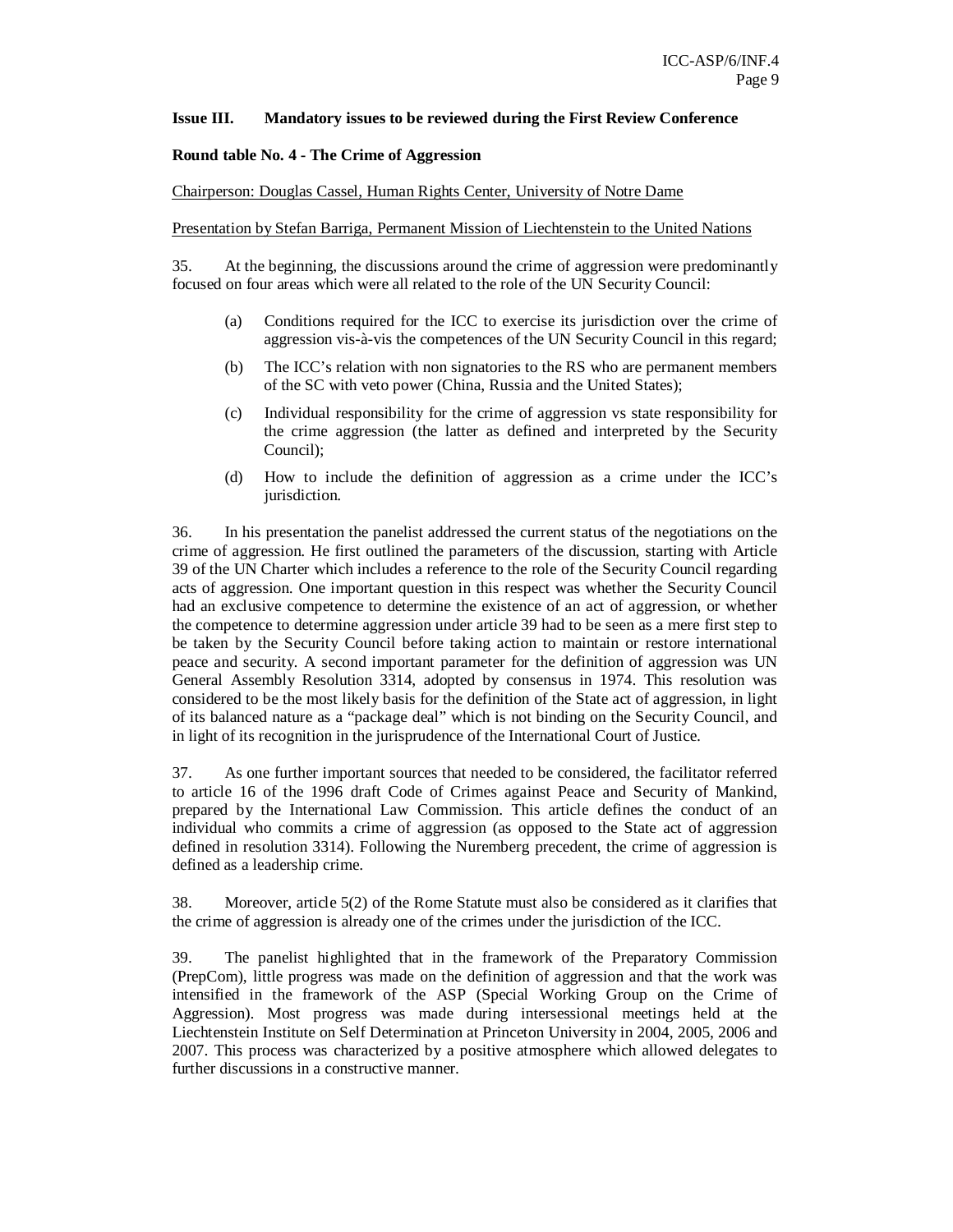40. Regarding the work carried out by the Special Working Group the panelist indicated that there are three main areas of discussion. The first one concerns the definition of aggression as a state act. In this discussion it was important to consider the list of acts contained in Resolution 3314. There were currently diverging views whether this was a closed or open list, and also whether the final definition should indeed have an open or a closed list. The second area concerns the definition of the individual conduct which qualifies as a "crime" of aggression, and the third area relates to the role of the Security Council.

41. Regarding the role of the Security Council (conditions for the exercise of jurisdiction), the facilitator listed the options that had been presented so far. On one end of the spectrum of positions, the Security Council would, on the basis of article 39 of the UN Charter, have the exclusive competence to determine whether an act of aggression has been committed. On the other end of the spectrum, the position was held that the Security Council should have no specific role in the determining the existence of an act of aggression to be prosecuted by the ICC, given the role already accorded to the Security Council in article 16 of the Rome Statute. Other intermediary positions would grant the Security Council the possibility to determine whether an act of aggression had been committed, but in case of inaction on the part of the Council the proceedings should not be blocked. Others would assign a role to other UN organs such as the General Assembly or the International Court of Justice.

42. During the last Princeton meeting further ideas were introduced. For example, allowing the Prosecutor together with the Pretrial Chamber to act *motu propio* in the prosecution of a crime of aggression, as is currently foreseen in article 15 of the Rome Statute. Another possibility was to allow the SC to give the "green light" for the Court to proceed, without the Council making a specific determination that an act of aggression had occurred. This would increase the options for the Council, while keeping the possibility of a veto.

43. Further proposals ideas discussed in Princeton tried to lower the bar for such a "green light" even further. One suggestion was that the ICC should exercise its jurisdiction if the Security Council has determined the existence not of an act of aggression, but of a threat to or a breach of the peace as a result of a threat or the use of armed force of one State against another. This option would offer the advantage of employing familiar language used by the Security Council. However, there would be a need to evaluate the impact of such a solution on the day-to day work of the Security Council. The Council would probably watch its formulations more carefully, knowing that using such language could allow the ICC to investigate. Furthermore, a suggestion had been made that the Court should be allowed to proceed with an investigation into crime of aggression in cases where the Security Council had already *implicitly* determined the existence of an act of aggression, e.g. by using the language contained in Resolution 3314 without using the term "aggression".

44. The panelist concluded by stressing his optimism that these discussions can be further advanced. In this sense, the adoption of the Rome Statute itself and the fact that the Court was at an operational stage and making progress was very helpful for the negotiations. Additionally, the RC presented an opportunity to strengthen the Court in political terms.

45. The discussion following the presentation was very broad and different views were expressed. Some participants supported the notion of an exclusive SC determination for the crime of aggression, while others were firm in noting that the ICC should be independent and autonomous from the SC, taking into account the commitments adopted since Rome Diplomatic Conference. Others still indicated that the General Assembly could also make that determination to allow the ICC to exercise jurisdiction over this crime.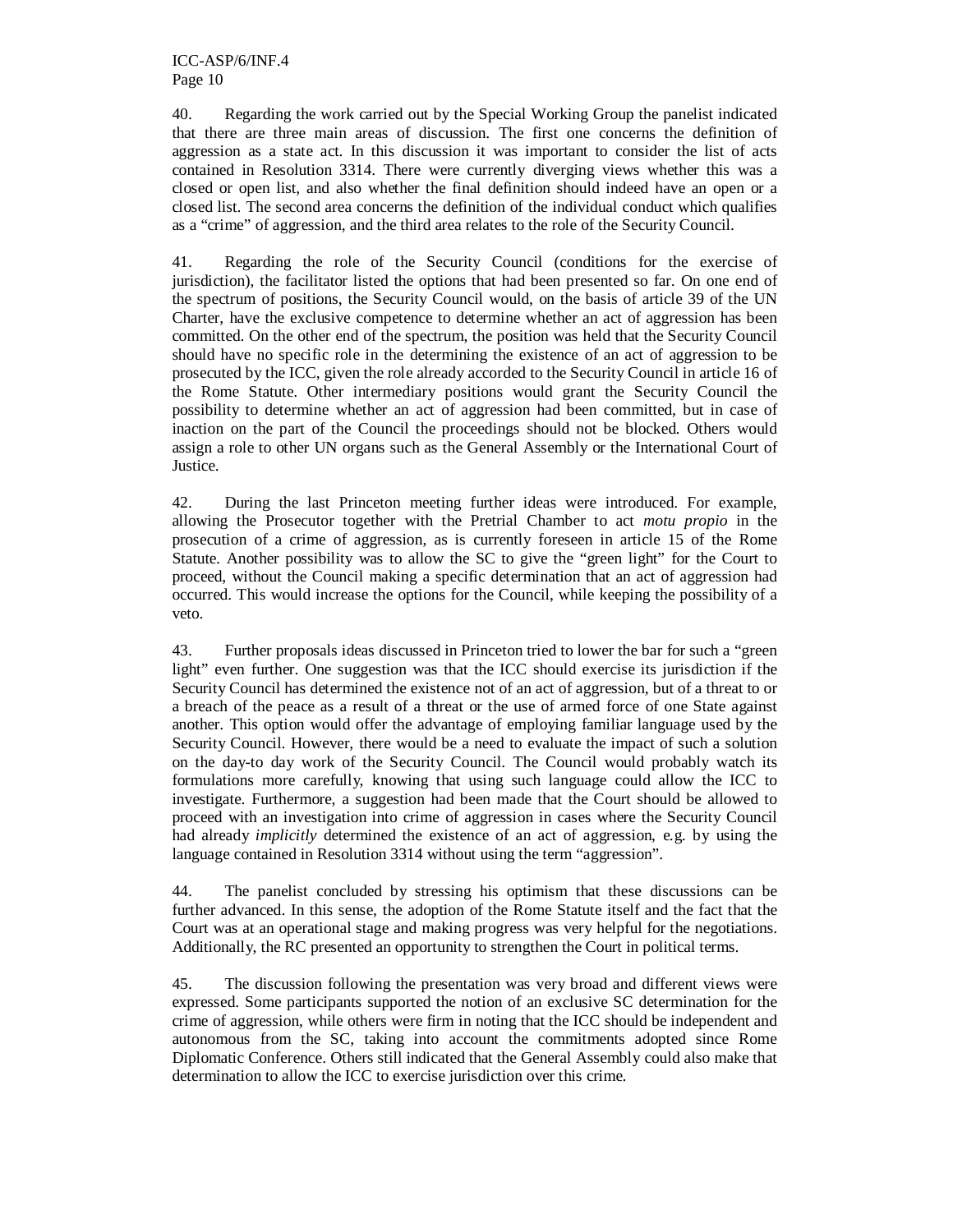46. There seemed to be an emerging consensus among participants in relation to the role of UNGA Resolution 3314 in the definition of the crime of aggression. Questions on the principle of legality and the definition of the individual conduct were also brought up. There was a general recognition that a pragmatical approach needed to be adopted in order to advance the definition of the crime.

#### **Roundtable No. 5 - Article 124 of the Rome Statute**

Chairperson: Mauricio del Toro, Universidad Nacional Autónoma de México

#### Presentation by Anton Camen, International Committee of the Red Cross

47. The panelist initiated the discussion of article 124 of the Rome Statute by highlighting some of its elements. In this context, he referred to the nature of this article indicating that it excludes the jurisdiction of the ICC over war crimes for a period of seven years.

48. Regarding the consequences of this article, he noted that article 124 could produce confusion and troubles in the relations between States. In his opinion, if a national of a certain State which has made use of this declaration commits a war crime in the territory of another state, the jurisdiction of the latter should prevail over the one which made the declaration.

49. The facilitator mentioned that there are no records of important incidents over the use of an article such as article 124. Only two States have made this declaration: France and Colombia. Despite its use, the article has not affected the obligation to punish war crimes at the national level.

50. During the Roundtable 5 dialogue, an exchange of views over the interpretation of article 124 by States took place. Discussions were particularly focused around the Colombian case.

51. Part of the debate centered on the issues which motivated Colombia to use the declaration, as well as the response that this generated from civil society with many NGOs stating that this would generate impunity. It was also noted that the declaration employed by the government had the objective of granting the peace process negotiations at the time a fair opportunity to prosper, and in no way to provide immunity for these crimes given that Colombian national law already includes these. It was also noted that Colombia does not have a position in relation to the elimination of article 124 of the Statute and that an analysis would have to be done to develop a specific position on the matter.

52. The use of the declaration by France was also considered. Reference was made to the fact that unlike in the Colombian case, France had not modified its national legislation despite the fact that this was one of the primary arguments used by the country when they made the declaration.

53. Some participants underscored whether it would be appropriate to eliminate the article all together, while others expressed that due to the fact that the expiration date for the only two countries who have employed it is approaching, it would just be better to leave it without effects. In general, participants seemed to agree that it didn't make much sense to leave the article in the Statute.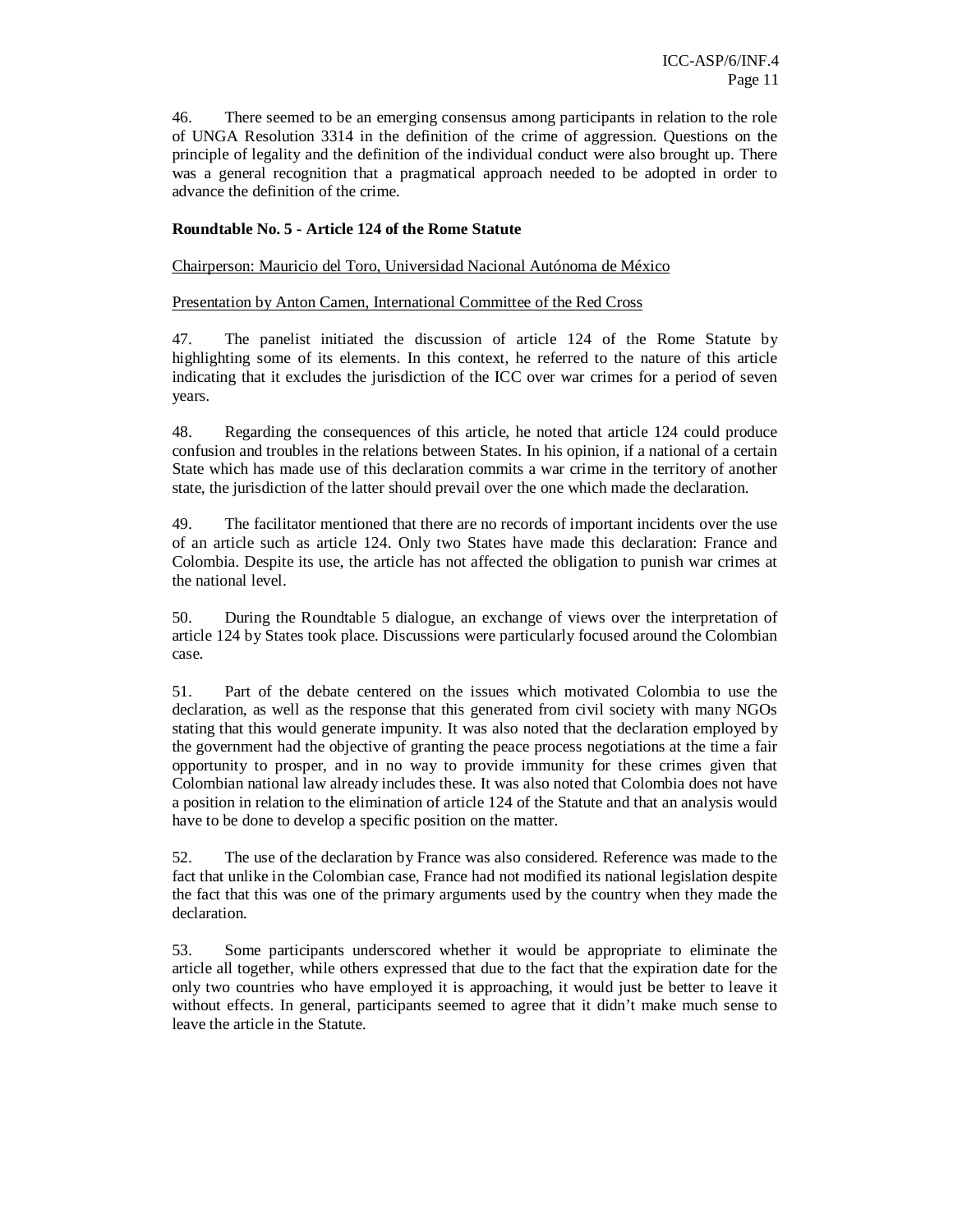#### **Issue IV. Review of other provisions and inclusion of other crimes in the Rome Statute**

#### **Round Table No. 6 - Resolution E of the Final Act of the Rome Diplomatic Conference of 1998: Crime of Terrorism, Drug-trafficking, and other crimes**

Chairperson: Javier Dondé, National Institute of Criminal Science, Mexico

#### Presentation by Dorothée Marotine, International Centre for Transitional Justice

54. The panelist highlighted the impact that the September 11 events and the subsequent "war against terrorism" have had at the international level as they have made terrorism one of the principal concerns of the international community.

55. She noted that Resolution E was the result of the commitment reached among states that wanted to include the crime of terrorism, the crime of drug-trafficking and other crimes based on treaties, and those who did not want to broaden the number of crimes under the ICC's jurisdiction. According to the International Law Commission, the crimes based on treaties are those of international concern defined by treaties (the examples of these crimes include crimes such as the offences against diplomatic personnel or piracy).

56. She mentioned that some scholars suggest that these crimes should be included within the ICC's jurisdiction as crimes against humanity.

57. On the one side, she noted that before defining if the Court could have jurisdiction over these crimes or not, the advantages and disadvantages of this possibility should be reviewed. On this regard, she stated that including these crimes could represent an important economic impact on economically weak countries. Similarly the inclusion of these crimes could also politicize the work carried out by the Court.

58. The facilitator expressed that in her opinion, crimes of terrorism and drug-trafficking do not comply with the criteria of violating humanitarian principles, as the other crimes currently under the jurisdiction of the Court do. To conclude, she acknowledged that although their inclusion within the ICC's jurisdiction would assist the fight against impunity of the crimes of terrorism and drug-trafficking, we should ask ourselves if these are international crimes.

59. During the dialogue some participants expressed that the risk of politicizing the work done by the Court was very high. Others agreed that as had been mentioned by the panelist, these crimes did not reflect humanitarian elements and therefore, without diminishing the importance and gravity of these crimes for the international community, those were other types of crimes that would fall more along the lines of transnational crimes. In these cases, bilateral and multilateral cooperation among States should prevail for their investigation and punishment at the national level.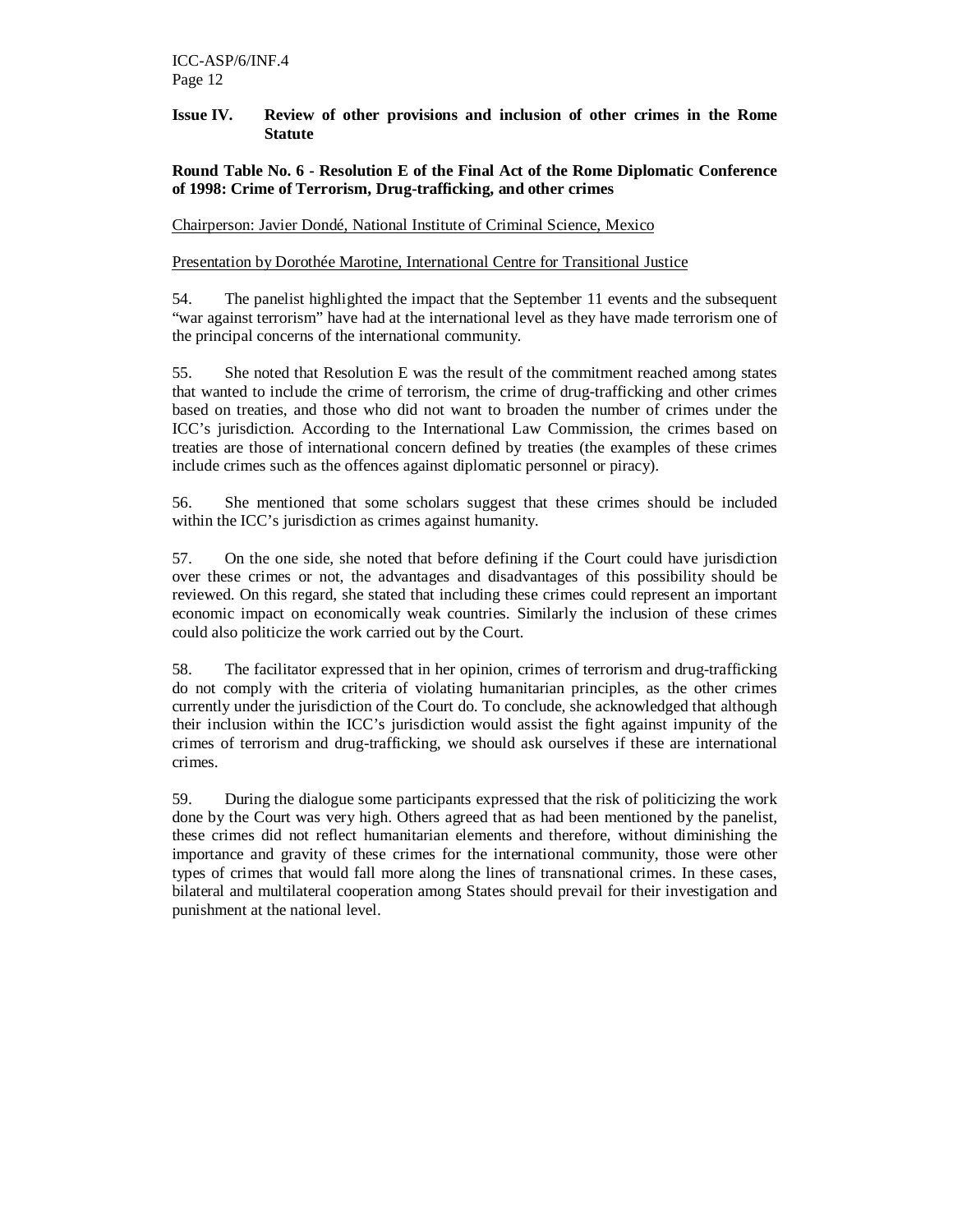# **PART II**

#### **Issue V. An evaluation of the ICC five years after the entry into force of the Rome Statute**

**Round Table No. 7 - The work of the Office of the Prosecutor – case docket** 

Chairperson: Naomi Roht-Arriaza, Hastings College of the Law, University of California

Presentation by William Schabas, Irish Centre for Human Rights

60. The panelist pointed out that there are certain inconsistencies in the Prosecutor's discourse, particularly in relation to issues of national jurisdiction and the responsibility of States.

61. It was stated that, in practice, the Prosecutor has not encouraged States to assume their own responsibilities. The Prosecutor has concentrated himself in the investigation of rebel groups and the gravity threshold that he is dealing with is an important component. While the Prosecutor's approach has been quantitative, that of the Pre Trial Chamber is based on "social alarm".

62. The panelist offered a brief overview of the judicial activity of the Court, drawing particular attention to the four situations that are currently being considered by the ICC: Uganda, Democratic Republic of Congo (DRC), Darfur and the Central African Republic (CAR).

63. Regarding these four situations, the expert highlighted some issues for consideration. For example in the Ugandan case, he pointed out that the arrest warrants issued included only rebels and not members of the Ugandan Army. The fact that only members of the Lord's Resistance Army (LRA) are being prosecuted provides the State an advantage in relation to negotiate on the basis of the unresolved dilemma of peace-justice.

64. Referring to the situation of the DRC, he expressed his concern that the crimes for which Thomas Lubanga Dyilo is being held responsible, were in fact, as grave as the ones committed by other actors. Nevertheless in four years, there has only been one case before the Court.

65. He also reflected on the Darfur situation, mentioning the slow nature and process through which it had been handled. He questioned whether justice would have been more expedient were there ad hoc tribunals in place.

66. In relation to the slow pace of investigations in Central African Republic he underscored that the government itself had questioned the Court in December 2006, inquiring why there had not been any advances in the investigations, given that they had referred the matter in January 2005.

67. The panellist noted that between 2003 and 2004 there was some enthusiasm but since then nothing has happened. The Prosecutor has failed to insist that States assume their responsibilities and the fact that the investigations are focused in rebel groups suggests that States have very little to fear from the ICC.

68. The open discussion on this topic was intense and the exchange of points of view particularly interesting. While there were participants that argued that the ICC was in a crisis, others felt that the success of the ICC consisted in its very existence, and that it would not be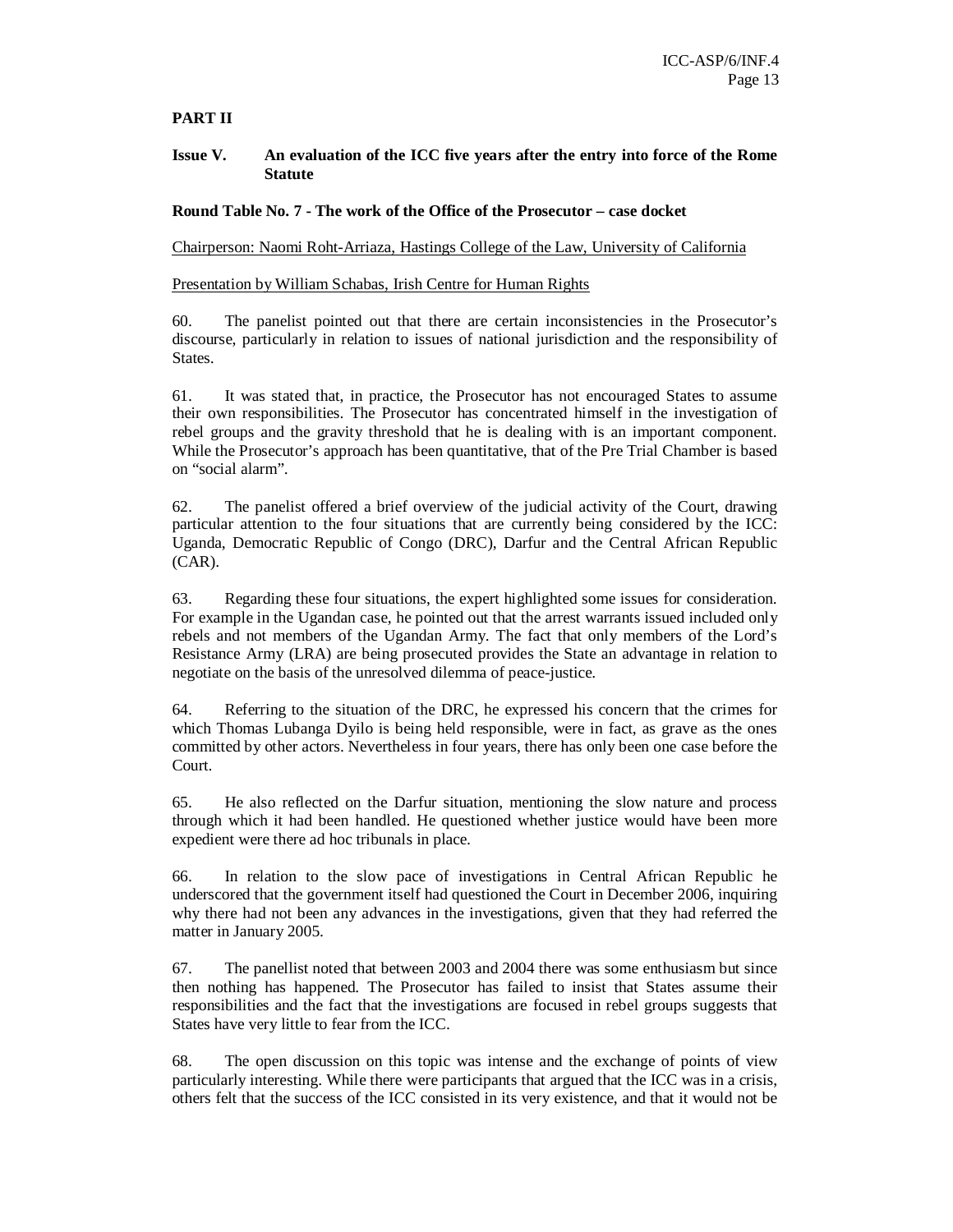fair or accurate to label it as a failure after such a short period of operation. More so when a significant part of its first years were devoted to making it work and implementing the Rome Statute's provisions.

69. It was also agreed that the Prosecutor's Office has not been able to fully comply with its mandate because it does not have the necessary financial resources to pursue the investigations adequately. Some participants expressed that it might be necessary to establish an intelligence and/or police unit that would allow the Court to execute the arrest warrants.

70. Some participants also underscored that the Prosecutor's public comments highlighting that he will focus on those "bearing the greatest responsibility" is a provision contained in the Statute of the Special Court for Sierra Leone, not in the Rome Statute. This policy could potentially transmit the wrong message to perpetrators in Africa, as reducing the situation to only a few arrest warrants is a very simple analysis.

71. In light of the questions raised about the Prosecutor's work, many coincided in signaling that it is not possible to think that this is the only source of the problem, as it would be necessary to evaluate the level of cooperation of States with the Court. This lack of cooperation is one of the principal problems facing the ICC. The ICC has issued several arrest warrants, yet these can only be executed by States and in this sense the relationship between States and the Court is closely interrelated. There were even some participants that argued that the problem is the complementarity principle as this has caused that processes be much slower.

#### **Round Table No. 8 - Outreach – Victims' participation and rights of the accused under the Rome Statute**

## Chairperson: Paulina Vega, CICC

# Presentation by Karine Bonneau, International Federation for Human Rights

72. The expert Karine Bonneau presented the existing legal basis for victims under the Rome Statute and other related documents such as the Rules of Procedure and Evidence as well as the Court and Registry Regulations which together amount to nearly 115 provisions on the subject. She noted that the principles contained in these provisions have begun to be developed and implemented by the Court, specifically by Pre-Trial Chambers I and II which oversee the situations of the Democratic Republic of the Congo and Uganda.

73. The expert started from the premise that before the ICC victims have the right to participate in the proceedings, to be represented and to receive reparation and protection.

74. The expert explained that in recent decisions the OTP has outlined that the participation of victims can jeopardize the investigation. She also stated that Pre Trial Chambers I and II in their decisions of 17th July 2006 and 10th August 2007, respectively, outlined that the victims' participation begins at the start of the investigation and that it does not contravene the principle of a fair and expeditious trial. Also, the expert explained that the differences in the precedents among Chamber I and II, and between the participation in the situation and in the case (Lubanga case). The harmonization of precedents for the interests of victims, the participation in group, the disclosure and translation of the victims' participation formats, the support to intermediaries – even material and security support – without them substituting the ICC, remain as the most relevant challenges for the Court in terms of participation.

75. Another issue addressed was that of the legal representation of victims. On the one hand, there is an Office of Public Counsel for Victims (OPVC) which has the mandate of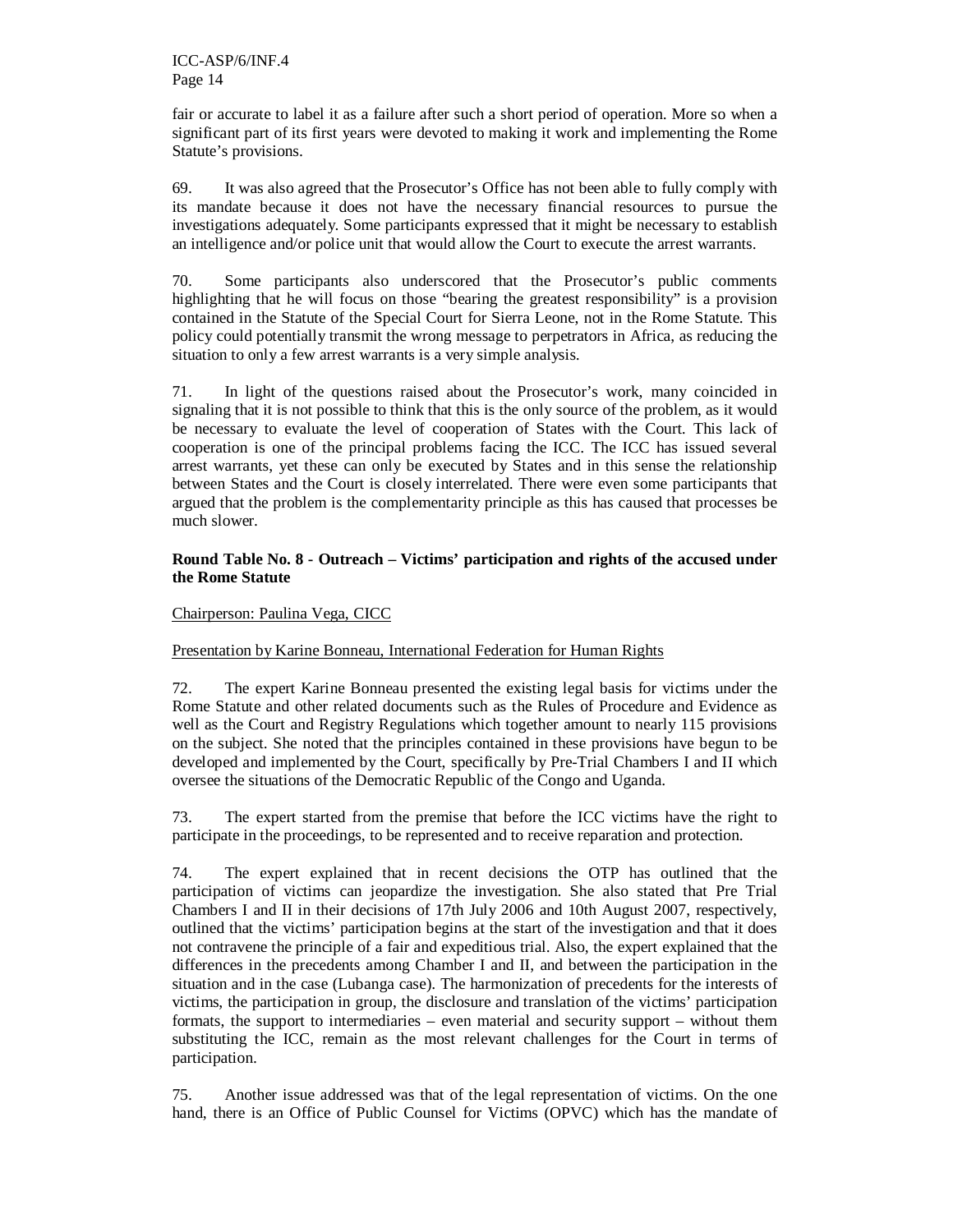helping and assisting victims' legal representatives, even appearing before a chamber regarding some issues on the representation of victims, mandate that still has to be précised. On the other hand, the Court still has to establish the effective regulations for the legal assistance of victims.

76. The expert also insisted in the mandate in terms of reparation, the role of the Court and of the States in order to immobilize the profit from the goods of the accused persons, and also about the double mandate of the fiduciary fund and the importance of developing fair assistance programs from voluntary contributions.

77. The expert outlined that in order for victims to know their rights it is necessary that the Court strengthen its outreach activities. Up until now the Court has not known how to approach victims. It is necessary that their approach be flexible and that it be adapted to fit different realities.

78. The panelist also highlighted that for the victims to be aware of their rights it is necessary that the Court strengthens its outreach activities. As said, up to this date the Court has not approached enough to the victims, and it is necessary that the focus of the approach is adapted to their reality. The Assembly of the States Parties, just as in 2005 and 2006, will have a determining role.

79. Protection measures for victims are focused on not revealing their identities. This also influences their participation and it is necessary to reach an adequate balance between participation and security. The panelist also highlighted that there is a need for more States to conclude witness relocation agreements.

80. The expert pointed out that the rights of the accused contained in the Rome Statute incorporate international human rights standards. Nevertheless, certain concerns need to be addressed. One of these relates to legal aid of the accused. In the Lubanga case, for example, the defense has declared that he has not had the necessary resources. Another issue to consider is the classification of documents that are passed from the OTP to the defense, as it is necessary to protect sources as stipulated by article 53 (e). Finally, the expert raised the concerns over problems and delays with translations.

81. There was an exchange of ideas regarding the two types of victims that have been established in practice: those of situations and those of cases. Some of the participants recognized the existence of a consolidated jurisprudence on reparation issues that would be useful for the Court, although at the same time the ICC itself will set new precedents or build upon existing advances.

82. Finally some participants expressed that although there is a need to evaluate victims' participation, the Prosecutor's position in the Lubanga case has been very restrictive as it has not considered victims of many crimes, which implies a restriction on victims participation. In this context, it is important to rethink victim's demands and victims participation.

#### **Round Table No. 9 - Cooperation and implementation**

#### Chairperson: Oscar Julián Guerrero, Office of the Prosecutor, Colombia

#### Presentation by Hugo Relva, Legal Advisor, Amnesty International

83. The expert Hugo Relva explained that the success of the judicial system resides in national courts and not in international ones. Without undermining the importance of the ICC,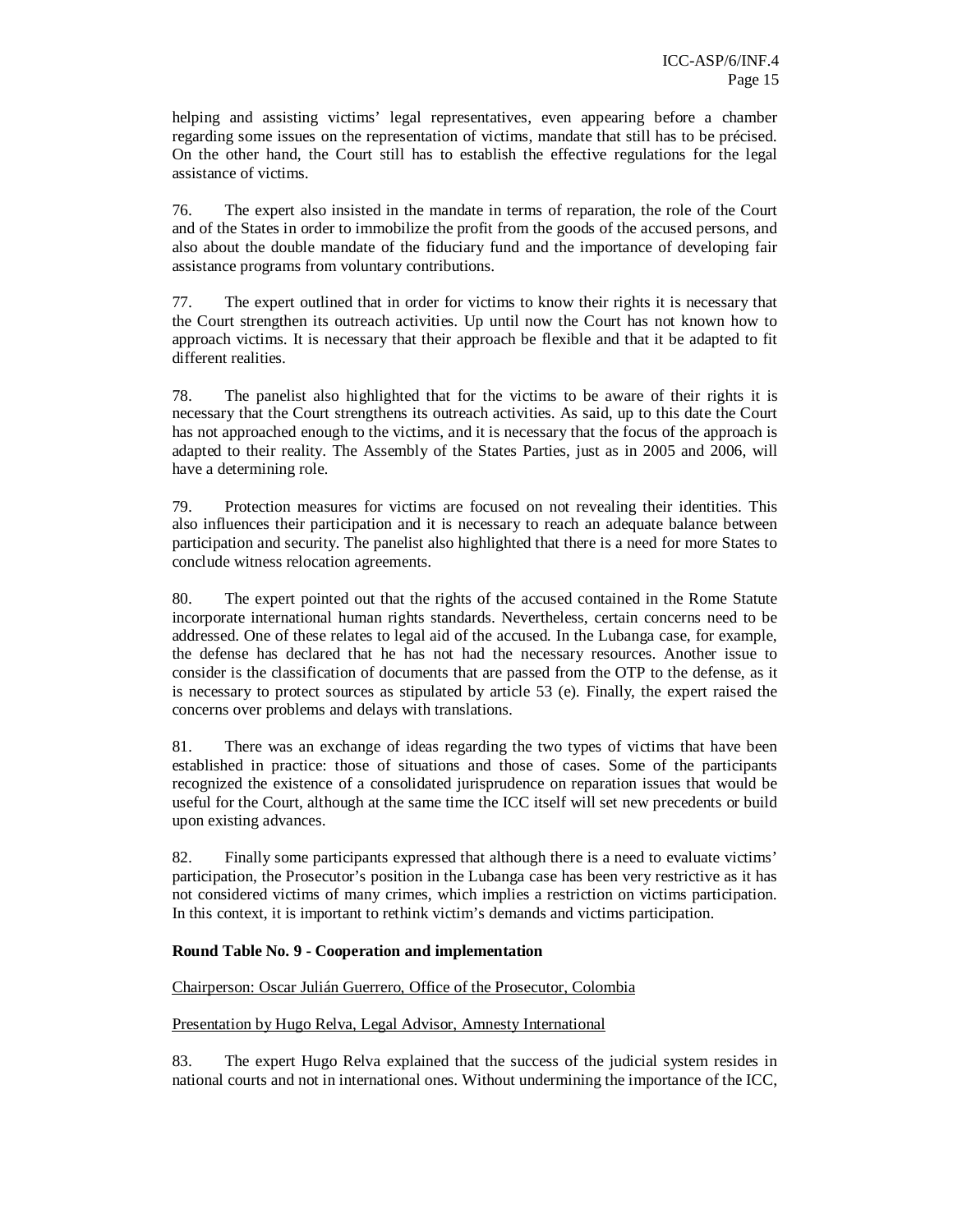he indicated that the Court is a valuable instrument, but one grounded on the principle of complementarity.

84. The expert underlined the obligation of States to review obligations emerging from treaties other than the Rome Statute, but related in the thematic, when undergoing national implementation of the RS. Not doing so could imply not complying with those other treaties.

85. The expert presented a hemispheric overview of ICC implementation at the national level. He noted that one of the problems of implementation is related to crimes that can be committed in an isolated manner, such as torture or disappearances, and the need of adapting not only the Criminal Codes of each country but also the Military Codes. For example, in terms of revisions to the Military Code, issues such as "responsibility of commanders and other superiors" and "due obedience" need to be addressed. The importance of prohibiting amnesties for the commission of crimes under the Statute and not allowing Military Tribunals jurisdiction over war crimes were also highlighted. The expert also called for the removal of the figure "exception on grounds of national security", included in articles 72 and 73 of the Statute.

86. In the discussions, the participants highlighted the importance of the national implementation of the Rome Statute and other related treaties such as the 1949 Geneva Conventions and their additional Protocols. It was also underlined that the implementation processes should be based on the principle of legality and the importance of civil society in the efforts realized by States while adapting national legislation to international standards.

## **Round Table No. 10 - Contribution of the ICC to justice, peace and security**

#### Chairperson: Elizabeth Salmón, Catholic Pontifical University of Peru

#### Presentation by Socorro Flores Liera, Head of the ICC Office to the United Nations

87. The expert referred to the success of the ICC given the fact that it's a young institution. She pointed out that there have some significant advances in national legislations but that the establishment itself of the Court is a success and a contribution to peace, justice and security. Another significant issue is that the Security Council has referred a situation (Darfur) to the Court recognizing this tribunal as a deterrence mechanism for crimes and an important contributing mechanism to achieving peace.

88. The expert remembered how the first years of the Court were dedicated to making it a functional mechanism and how in 2004 it was the Ugandan government itself who referred a situation to the Court. The obligations of the Court in practice are complex given that most of its work has to develop in places where armed conflicts are currently taking place.

89. She also noted the positive and deterrent impacts that the Court has brought about. She pointed particularly to the case of Côte d'Ivoire as well as to the use of child soldiers in Africa.

90. She concluded observing that given that the Court does not have an execution organ, it depends on States to comply with and implement its decisions.

91. Among participants there was a general feeling that the Court has had a positive impact at both the national and international level by requiring States to adapt their legislations and ensuring that criminals are brought to justice. There has also been a clear contribution to peace and security.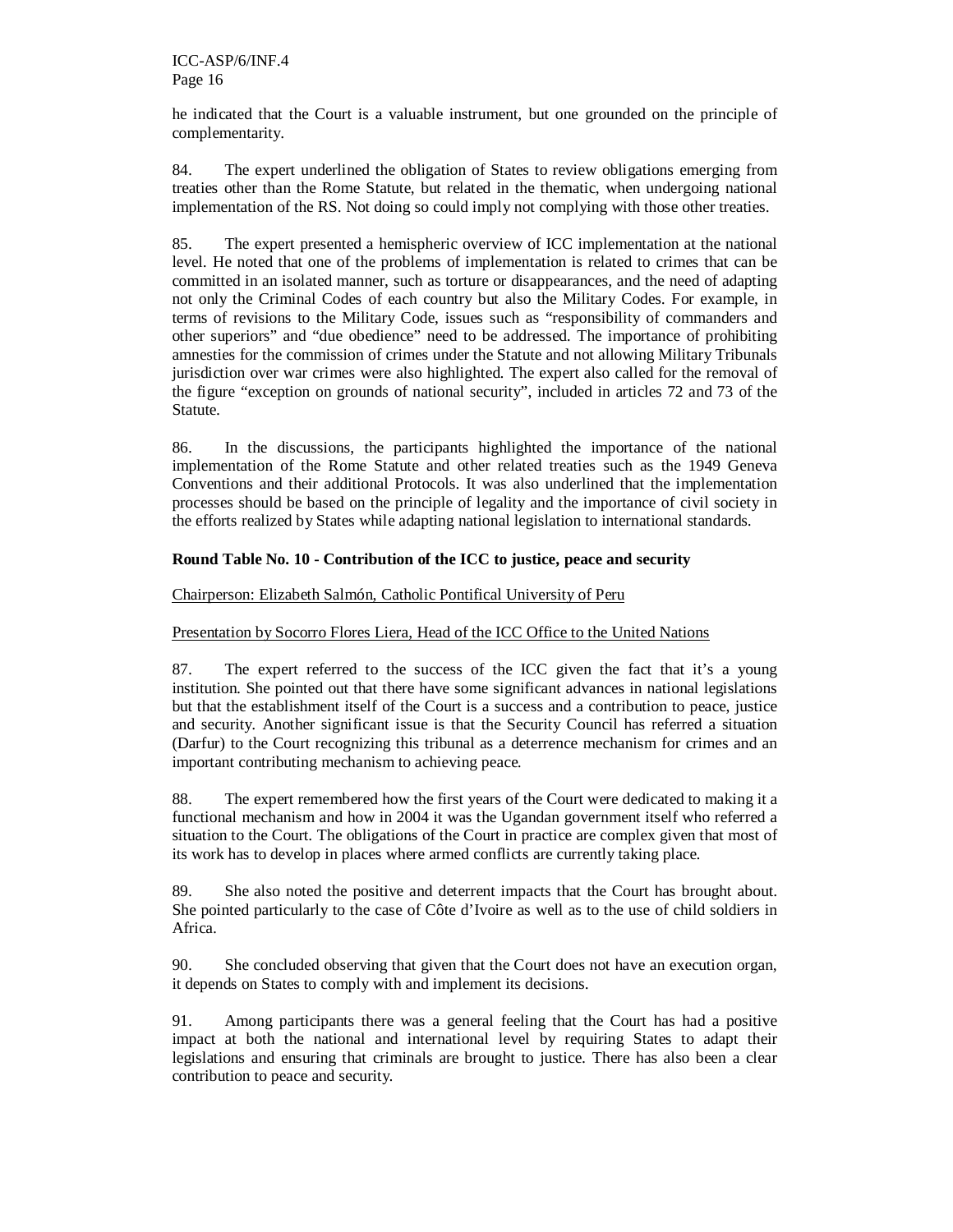92. Some noted that the Security Council has to have a more active role in the Darfur situation. There was also agreement on the fact that the Court needs to receive more cooperation from states in order to legitimize its performance while proving its efficiency.

# **PART III**

#### **Dialogue among participants (1st part)**

#### Chair: Valerie Oosterveld, Canada

93. In order to favor the exchange of opinions among participants, the facilitator presented a series of issues that, in her opinion, should have been further discussed. She referred to article 8.2.b.xx of the Rome Statute relative to the list of means and methods of combat that should be amended in accordance to articles 121 and 123 of the Rome Statute as well as the process leading up to the Review Conference. In the questions that she formulated, she referred to the way in which NGO's would organize or would structure a Review Conference. She also enquired State and Court representatives their opinions on the foreseeable needs for the Conference.

94. Some of the participants indicated that civil society participation is necessary in the process leading up to the Review Conference, and that this process should be as active as possible.

95. State representatives' expectations toward the Review Conference, particularly on the crime of aggression tended to agree on the need of reviewing in more detail the role of the Security Council. Some participants indicated that this crime should not be treated as an amendment but as a Conference requisite.

96. In regards to the needs for the preparatory process, some participants pointed out the need to: a) Rely on a more active participation of the Assembly of State Parties; b) designate more time than the three months that are established by the Rules in order to present amendments or proposals; c) consider technical reviews of the Statute to facilitate the Court's work and in particular, the work of the Prosecutor's Office; d) take advantage of the Conference so that Member States can evaluate the work of the ICC and that the Court itself can also evaluate its work; e) establish criteria to define the venue of the RC.

97. In regards to the list referred to in article 8.2.b.xx of the Rome Statute concerning the means and methods of combat, it was noted that an attachment should be presented at the Conference for the consideration of States.

#### **Dialogue among participants (2nd part)**

#### Chair: Juan Manuel Gómez-Robledo, Mexico

98. The facilitator centered his participation on two main issues that he thought should be addressed given their complexity: the definition of the crime of aggression and particularly the role of the SC in this process, and the peace and justice dilemma.

99. In regards to the first issue, the participants expressed the need to find a formula that doesn't jeopardize the integrity of the Statute. Some participants indicated the need to be cautious in relation to the SC's role and on the actions that some countries that are permanent members of the Council but not a part to the Rome Statute could undertake. Others referred to the role that the Security Council could potentially have in regards to Chapter VII of the UN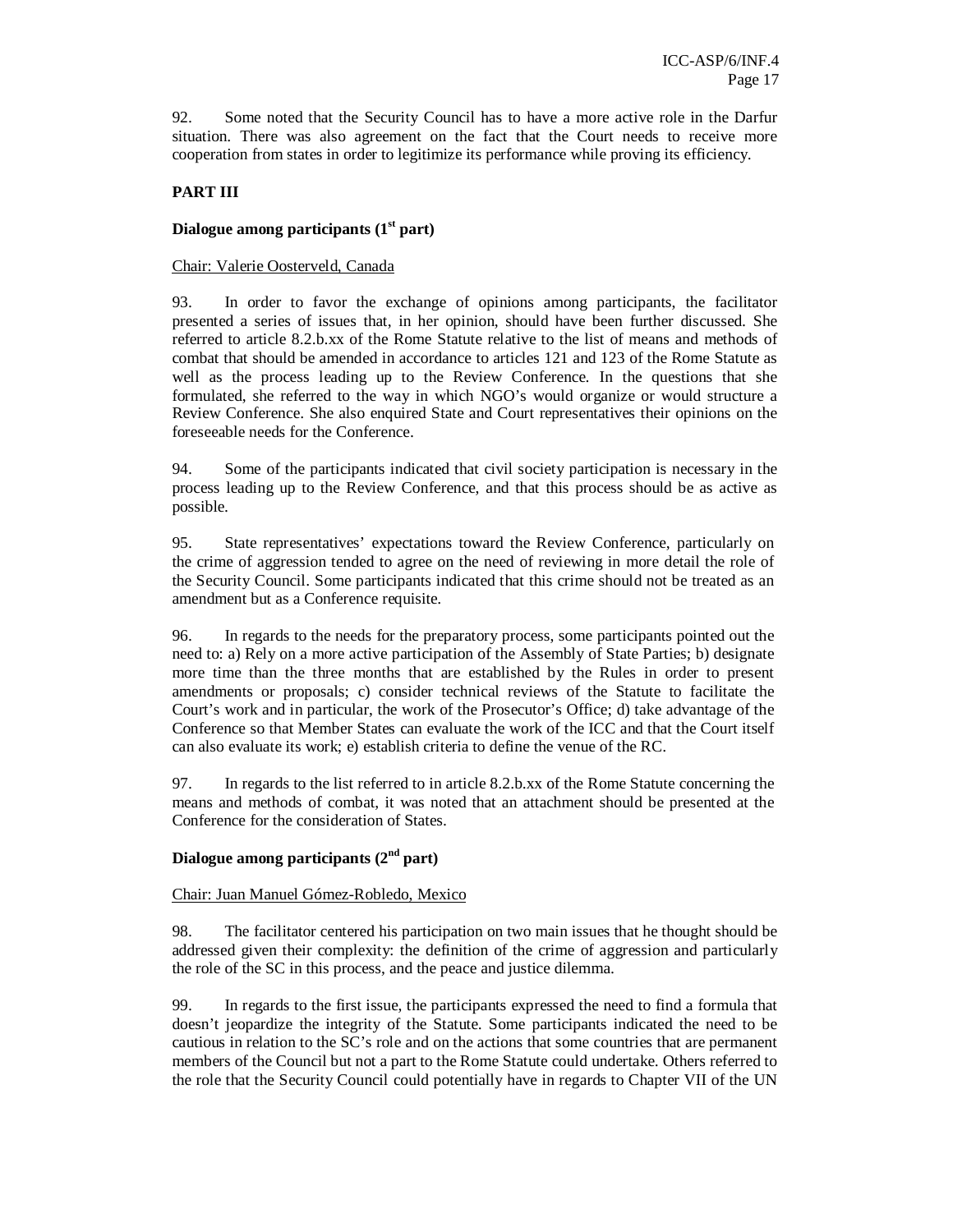Charter. It was also said that the faculties of Security Council were not thought so as to activate individual criminal jurisdiction.

100. Additionally, some participants made reference to the work carried in Princeton, in particular on the need of having a realist approach with regard to the position of the permanent members of the Security Council. The idea of having the Pre Trial Chamber as a filter was also discussed, and it was mentioned that this initiative has both advantages and disadvantages and that therefore there has been no consensus on the matter. Others indicated that the application of article 16 for determining the crime constitutes an obstacle, while others indicated that if a definition such as the one that was being established by the Special Work Group on the Crime of Aggression was to be approved, article 16 should have to be modified.

101. It was also said that the existence of a procedure to review the Rome Statute constitutes an advantage when compared to the UN Charter because amendments can be approved without the need of securing the vote of the five permanent members of the Security Council. The willingness of the Security Council to cooperate with the Court in the Darfur case was also highlighted.

102. In regard to the peace and justice dilemma, the facilitator asked participants about the viability of taking this matter before the Review Conference. Many participants agreed that it was an important issue that had to be discussed, but stated that Review Conference was not necessarily the best space for consideration of this matter. For others it's an issue where state responsibility plays a fundamental role. As such, some pointed out that even when there are peace processes going on, States have the responsibility to refer cases to the ICC if they are not able to initiate judicial proceedings nationally. Some others indicated that even within the context of peace processes, amnesties are not allowed for crimes under the Statute. There was an agreement on the fact that the concepts of peace and justice are complementary.

#### **Closing Ceremony**

103. During the closing ceremony the organizers stated that the Hemispheric Seminar constituted a very useful space to promote an open and inclusive dialogue within the region. The desire to further the analysis on the issues that will come before the Review Conference was also stressed. The organizers highlighted that most participants had agreed that these types of forums constituted positive spaces for reflection that would assist the process leading up to a Review Conference capable of strengthening the principles contained in the Rome Statute.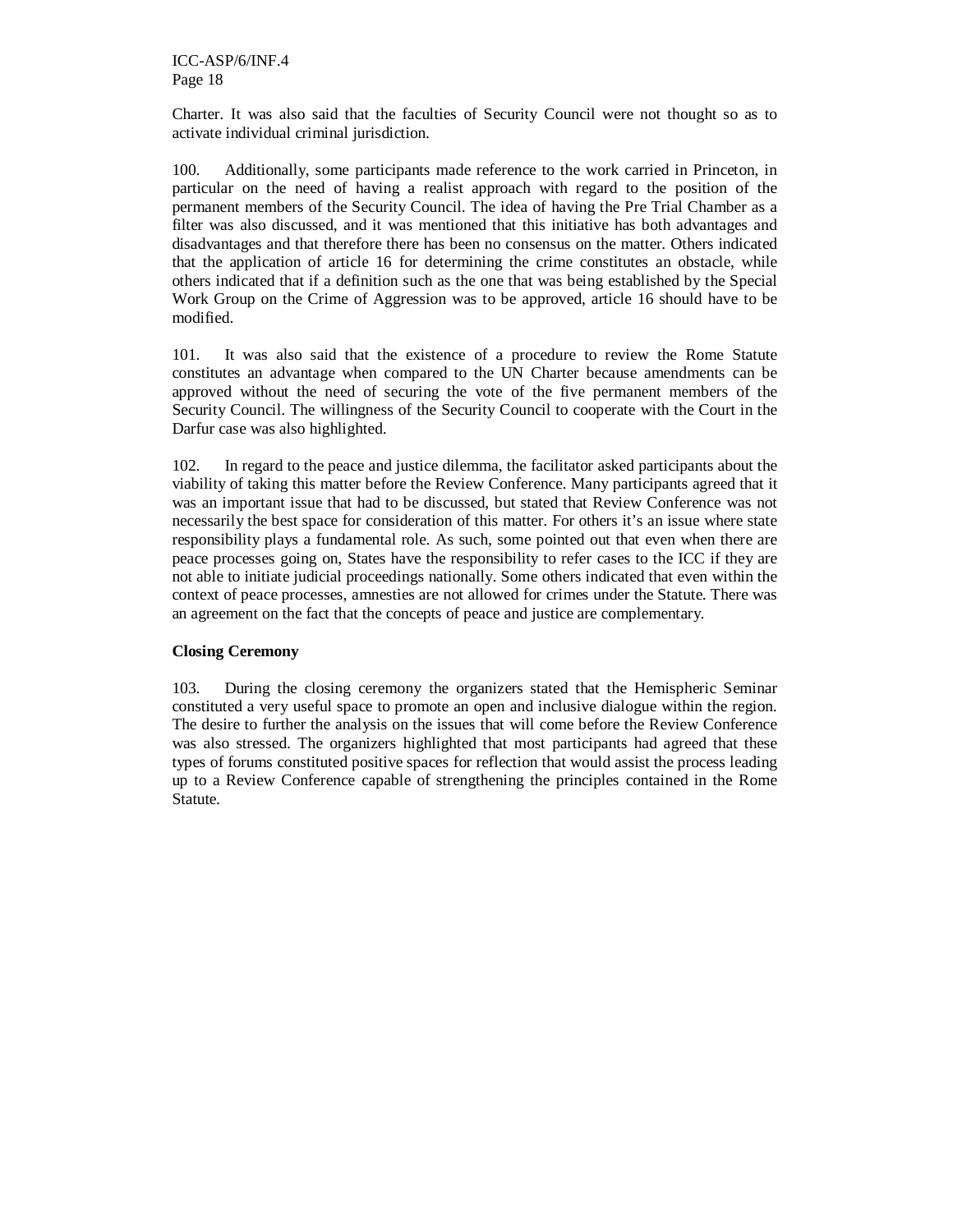# **Annex I**

# **List of participants**

# **ARGENTINA/ARGENTINE**

1. Juan Manuel Gramajo Ministerio de Relaciones Exteriores Comercio Internacional y Culto.

#### **BOLIVIA/BOLIVIA**

2. Claudia Barrionuevo Romero Ministerio de Relaciones Exteriores y Culto.

#### **BRASIL/BRAZIL**

3. Antonio Paulo Cachapuz de Medeiros 4. Franklin R. Hoyer Ministerio de Relaciones Exteriores.

#### **CANADÁ/CANADA**

5. Alan Kessel 6. Christine Hanson Ministerio Federal de Relaciones Exteriores.

#### **CHILE/CHILI**

7. Claudio Troncoso Repetto Ministerio de Relaciones Exteriores.

#### **COLOMBIA/COLOMBIA**

8. Clara Inés Vargas Ministerio de Relaciones Exteriores. 9. Oscar Julián Guerrero Procuraduría General de la Nación.

#### **COSTA RICA/COSTA RICA**

10. Oscar Omar Monge Castro 11. Gioconda Ubeda Rivera Ministerio de Relaciones Exteriores y Culto.

#### **CUBA/CUBA**

12. Anet Pino Ministerio de Relaciones Exteriores.

## **GUATEMALA/GUATEMALA**

13. Erick Mauricio Maldonado Ríos Ministerio de Relaciones Exteriores.

#### **LIECHTENSTEIN/ LIECHTENSTEIN**

14. Stefan Barriga Misión Permanente de Liechtenstein ante las Naciones Unidas.

#### **MÉXICO/MEXICO**

- 15. Juan Manuel Gómez-Robledo
- 16. Joel Hernández García
- 17. Víctor M. Uribe Aviña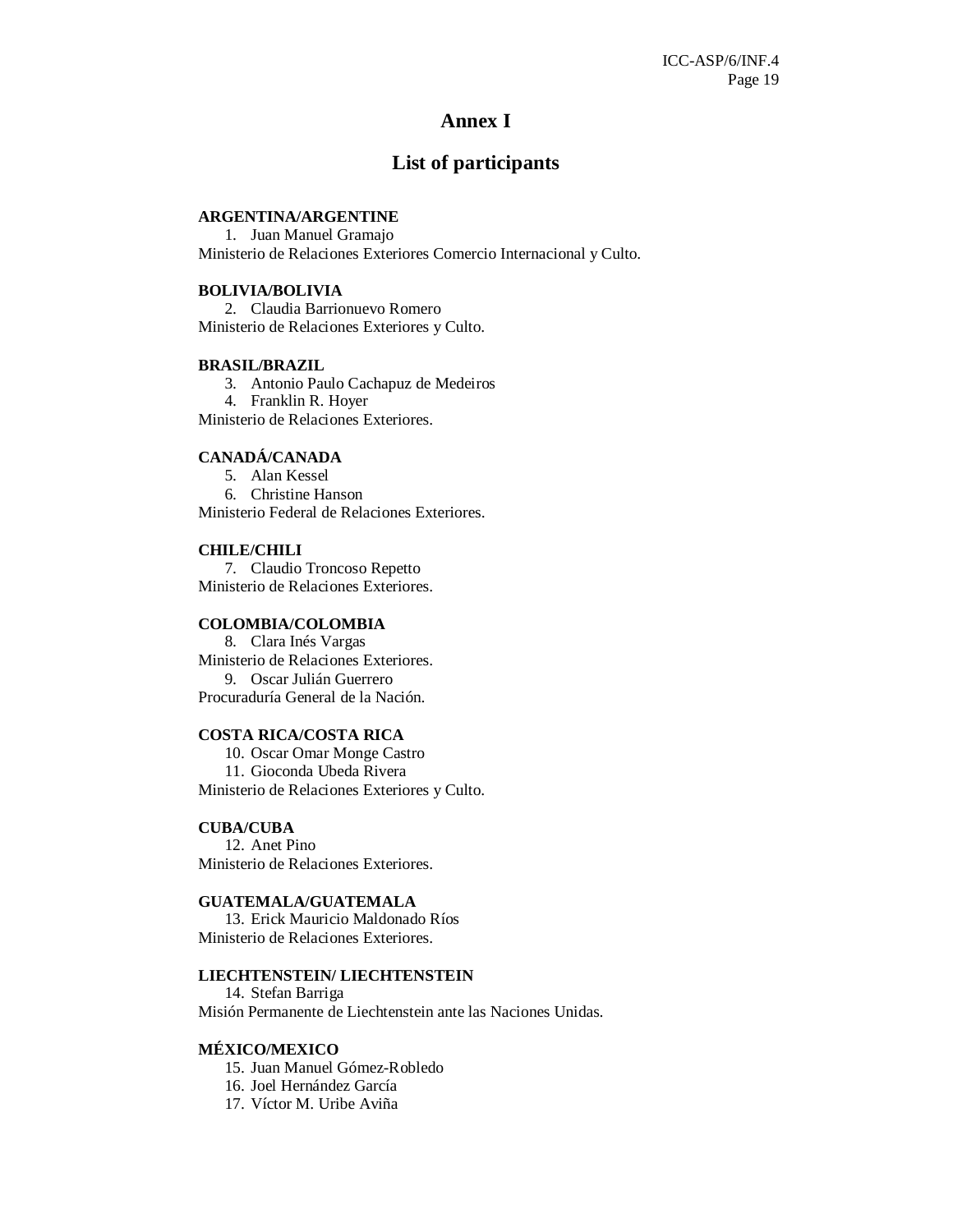- 18. Liliana López Ortíz
- 19. Gabriela A. Moreno Hidalgo
- 20. Sandra Sánchez Aguillón
- 21. Sylvia Cabrera Lara
- 22. Luis Ángel Benavides Hernández
- 23. Alejandro Alday González
- 24. Alonso Martínez Ruiz

Secretaría de Relaciones Exteriores.

# **NICARAGUA/NICARAGUA**

25. Horacio Brenes Icabalceta Ministerio de Relaciones Exteriores.

#### **PERÚ/PERU**

26. Carmen Rosa Arias Morales Ministerio de Relaciones Exteriores.

#### **PORTUGAL /PORTUGAL**

27. Francisco Falcao Machado Ministerio de Relaciones Exteriores de Portugal en México, Presidencia de la Unión Europea.

#### **SUDÁFRICA/SOUTH AFRICA**

28. Sabelo Sivuyile Maqungo Facilitador del Grupo de Trabajo Nueva York para el tema de la Conferencia de Revisión.

#### **TRINIDAD Y TOBAGO/TRINIDAD AND TOBAGO**

29. Eden Charles Ministerio de Relaciones Exteriores.

#### **URUGUAY/URUGUAY**

30. Berta Feder Ministerio de Relaciones Exteriores.

#### **VENEZUELA/VENEZUELA**

31. Adriana Celis 32. José Manuel Casal Vázquez Ministerio de Relaciones Exteriores.

#### **CORTE PENAL INTERNACIONAL/INTERNATIONAL CRIMINAL COURT**

33. Socorro Flores Liera Oficina de la Corte Penal Internacional ante las Naciones Unidas.

### **SECRETARÍA DE LA ASAMBLEA DE ESTADOS PARTES/SECRETARIAT OF THE ASSEMBLY OF STATES PARTIES**

34. Renán Villacís

# **COALICION POR LA CORTE PENAL INTERNACIONAL/COALITION FOR THE INTERNATIONAL CRIMINAL COURT**

#### 35. William Pace

- 36. Osvaldo Zavala
- 37. Francesca Varda
- 38. Paulina Vega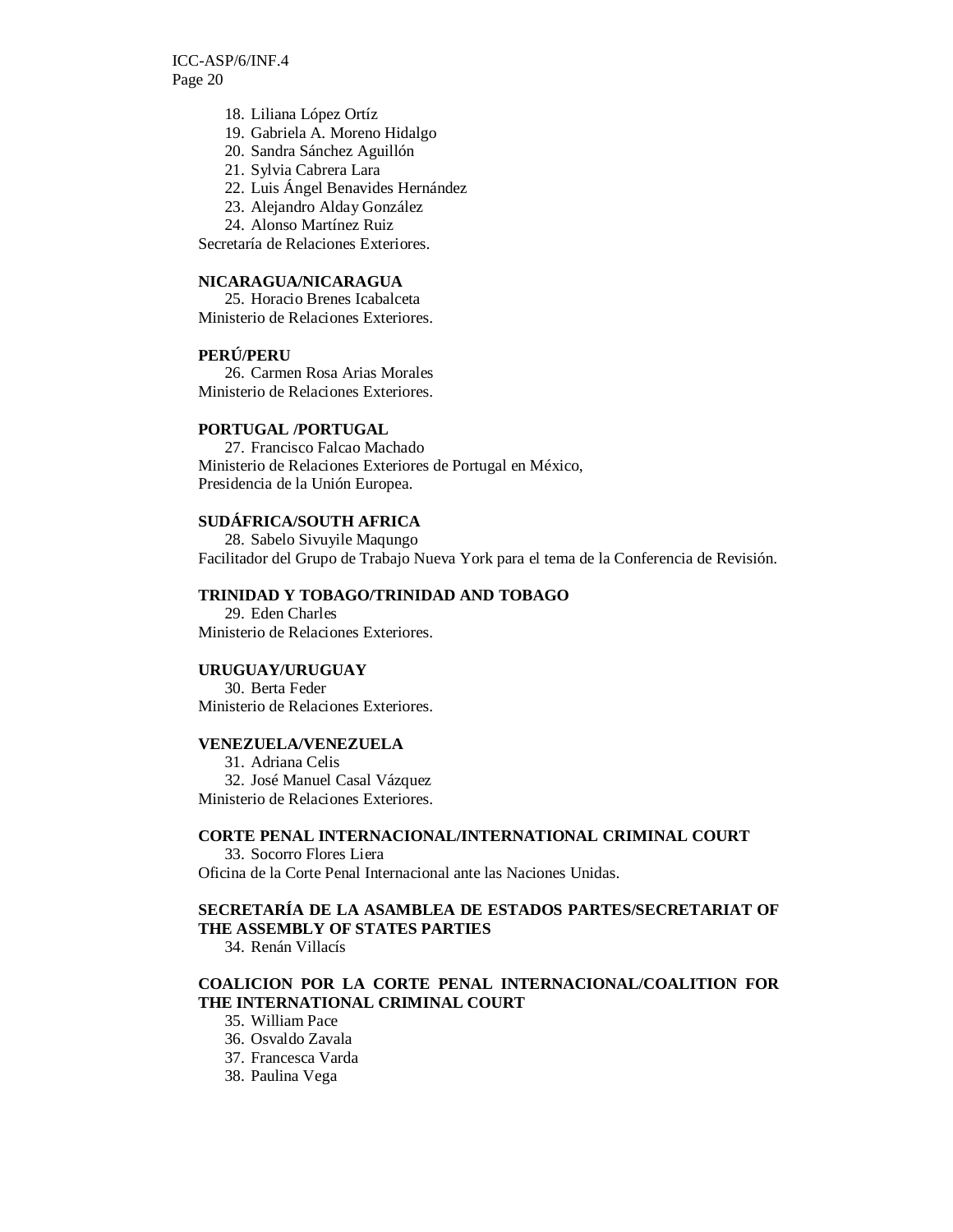#### **UNIVERSIDAD IBEROAMERICANA/UNIVERSIDAD IBEROAMERICANA**

39. Juan Carlos Arjona

40. Sofía Lascurain

41. Abigail Díaz de León

42. Denise González Núñez

#### **COMITÉ INTERNACIONAL DE LA CRUZ ROJA/INTERNATIONAL COMMITTEE OF THE RED CROSS**

43. Anton Camen

44. Romaric Ferraro

# **EXPERTOS ACADEMICOS/ACADEMIC EXPERTS**

45. Valerie Oosterveld University of Western Ontario.

46. Douglas Cassel Centro de Derechos Humanos, Universidad de Notre Dame.

47. Elizabeth Salmón Pontificia Universidad Católica del Perú.

48. Javier Dondé Instituto Nacional de Ciencias Penales.

49. Mauricio del Toro Instituto de Investigaciones Jurídicas, UNAM.

50. William Schabas Centro Irlandés por los Derechos Humanos.

51. Naomi Roht-Arriaza Universidad de California.

#### **EXPERTOS DE LA SOCIEDAD CIVIL/CIVIL SOCIETY EXPERTS**

52. Karine Bonneau Federación Internacional de los Derechos Humanos.

53. Hugo Relva Amnistía Internacional.

54. Dorothée Marotine Centro Internacional por la Justicia Transicional.

#### **INVITADOS/INVITES**

55. Thomas Stolzl Delegación de la Comisión Europea en México.

56. Adrián Mouriz Coalición Mexicana por la Corte Penal Internacional.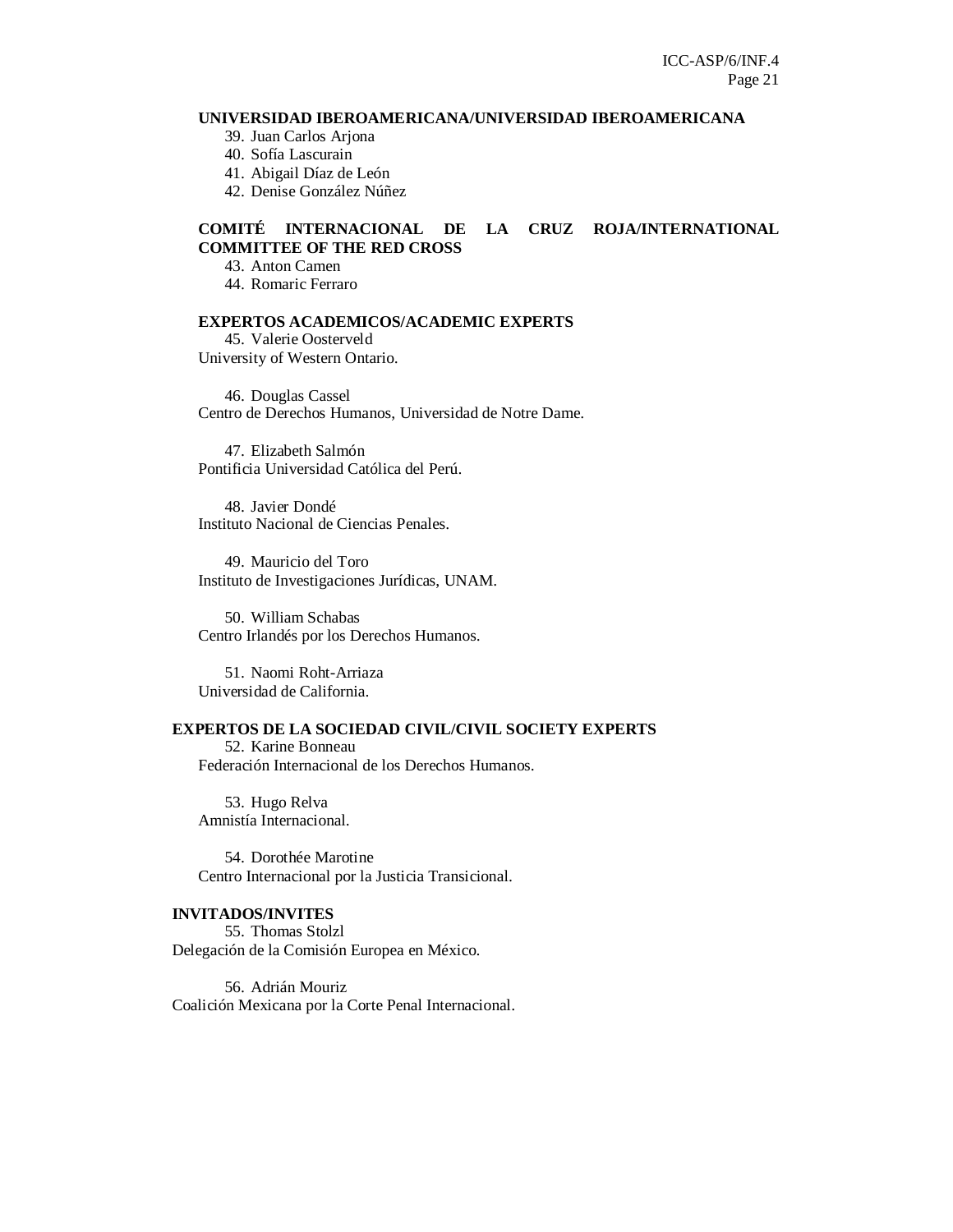# **Annex II**

# **PROGRAM HEMISPHERIC SEMINAR TOWARDS THE FIRST REVIEW CONFERENCE OF THE ROME STATUTE OF THE INTERNATIONAL CRIMINAL COURT MEXICO CITY, AUGUST 20-21, 2007**

# **Monday, August 20th, 2007**

- 8:30- 9:00 HRS REGISTRATION
- 9:00- 10:00 HRS OPENING CEREMONY

William Pace, Convenor, Coalition for the International Criminal Court.

Juan Carlos Arjona Estévez, Director of Human Rights Program, Universidad Iberoamericana.

Alan Kessel, Legal Adviser, Foreign Affairs and International Trade, Canada.

Juan Manuel Gómez-Robledo, Undersecretary for Multilateral Affairs and Human Rights, Ministry of Foreign Affairs, Mexico.

INTRODUCTION AND OUTLINE OF THE SEMINAR Joel Hernández G., Legal Adviser, Ministry of Foreign Affairs, Mexico.

10:00- 10:30 HRS THE ROME STATUTE OF THE INTERNATIONAL CRIMINAL COURT AFTER FIVE YEARS OF ITS ENTRY INTO FORCE: A VISION OF ITS APPLICATION AT THE REGIONAL AND INTERNATIONAL LEVELS Chairperson: Juan Carlos Arjona, Human Rights Program, Universidad Iberoamericana.

Presentation by William Pace, Convenor, Coalition for the International Criminal Court (CICC) (20 mins).

10:30-10:45 HRS COFFEE BREAK

10:45-12:00 HRS THE FIRST REVIEW CONFERENCE OF THE ROME STATUTE Chairperson: Víctor M. Uribe Aviña, Ministry of Foreign Affairs, Mexico.

ROUND TABLE NO. 1 - POSSIBLE SCENARIOS FOR THE REVIEW CONFERENCE Presentation by Osvaldo Zavala, Associate Legal Officer, CICC (15 mins).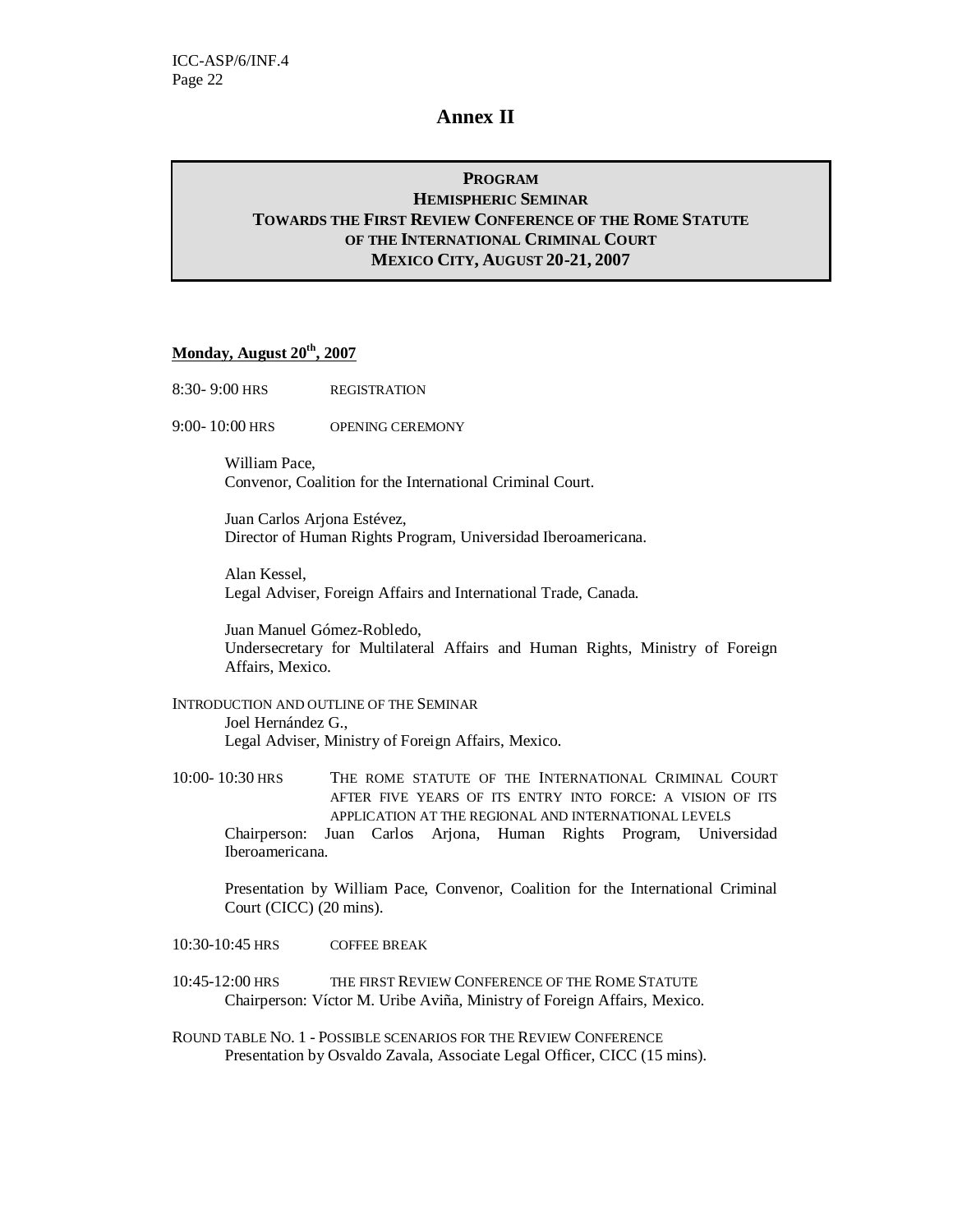ROUND TABLE NO.  $2$  - PREPARATORY WORK  $(1^{ST}$  PART) Presentation by Sabelo Sivuyile Maqungo, Facilitator of the New York Working Group for the topic Review Conference (15 mins).

- 12:00-12:15 HRS COFFEE BREAK
- 12:15-13:00 HRS THE FIRST REVIEW CONFERENCE OF THE ROME STATUTE (CONTINUATION)
- ROUND TABLE NO.  $3$  PREPARATORY WORK ( $2^{ND}$  PART) Chairperson: Alejandro Alday González, Permanent Mission of Mexico to the United Nations.

Presentation by Renán Villacís, Director of the Secretariat of the Assembly of States Parties (15 mins).

- 13:00-15:00 HRS LUNCH
- 15:00-17:00 HRS MANDATORY ISSUES TO BE REVIEWED DURING THE FIRST REVIEW **CONFERENCE**
- ROUND TABLE NO. 4 THE CRIME OF AGGRESSION Chairperson: Douglas Cassel, University of Notre Dame.

Presentation by Stefan Barriga, Legal Advisor, Permanent Mission of Liechtenstein to the United Nations (15 mins).

ROUND TABLE NO. 5 - ARTICLE 124 OF THE ROME STATUTE Chairperson: Mauricio del Toro, Judicial Research Institute, Universidad Nacional Autónoma de México.

Presentation by Anton Camen, Legal Advisor, International Committee of the Red Cross (15 mins).

17:00-17:15 HRS COFFEE BREAK

17:15- 18:00 HRS REVIEW OF OTHER PROVISIONS AND INCLUSION OF OTHER CRIMES IN THE ROME STATUTE

ROUND TABLE NO. 6 - RESOLUTION E OF THE FINAL ACT OF THE ROME DIPLOMATIC CONFERENCE OF 1998: CRIME OF TERRORISM, DRUG TRAFFICKING, AND OTHER CRIMES Chairperson: Javier Dondé, National Institute of Criminal Science.

Presentation by Dorothée Marotine, International Centre for Transitional Justice (15 mins).

20:00 HRS GALA DINNER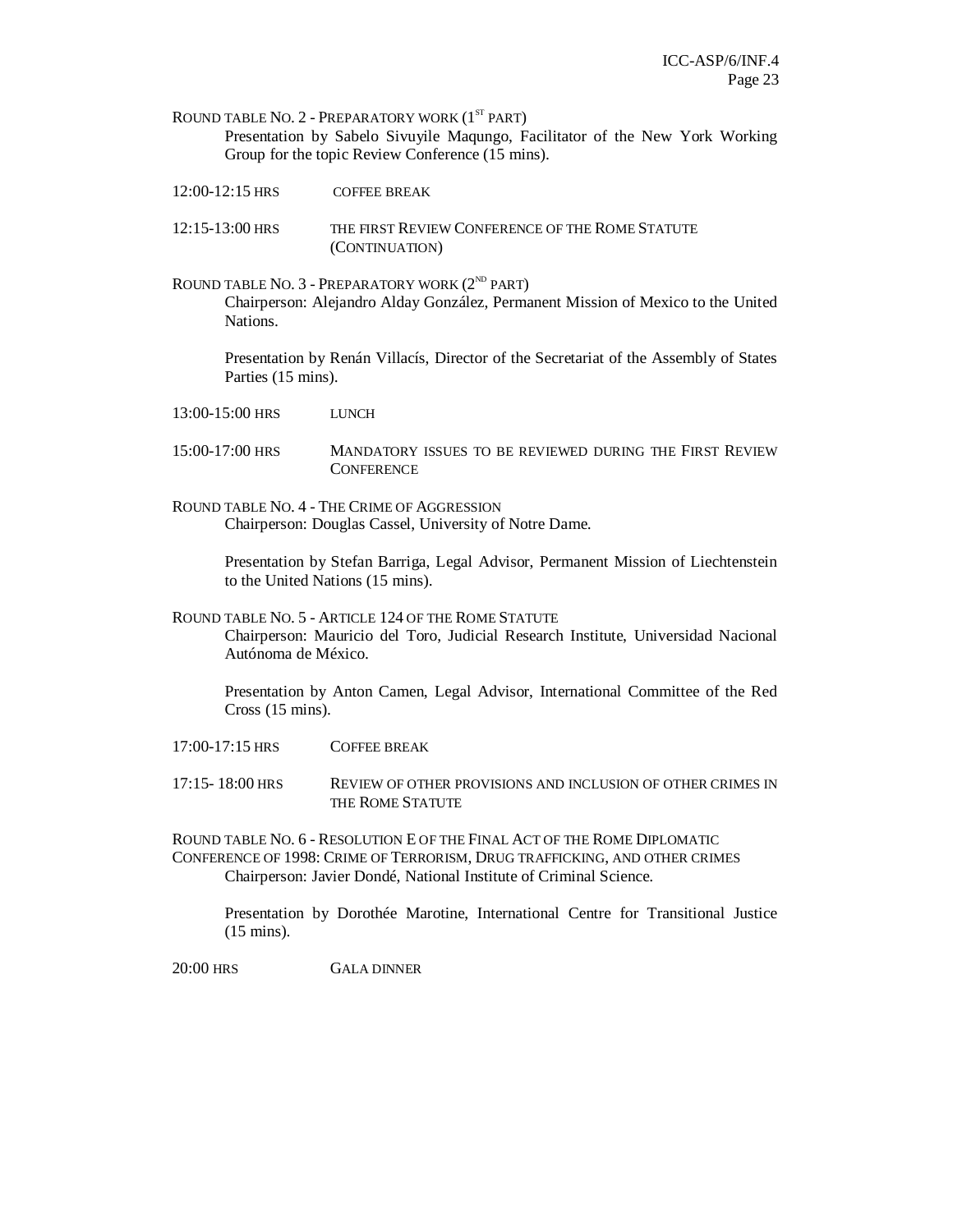ICC-ASP/6/INF.4 Page 24

#### **Tuesday, August 21st, 2007**

ACHIEVEMENTS OF THE ICC AFTER FIVE YEARS OF THE ENTRY INTO FORCE OF THE ROME STATUTE

9:00- 10:00 HRS

ROUND TABLE NO. 7 - THE WORK OF THE OFFICE OF THE PROSECUTOR – CASE DOCKET Chairperson: Naomi Roht-Arriaza, Hastings College of the Law, University of California.

Presentation by William Schabas, Professor, Irish Centre for Human Rights (15 mins).

 $10:00-11:00$  HRS ROUND TABLE NO. 8 - OUTREACH – VICTIMS' PARTICIPATION AND RIGHTS OF THE ACCUSED UNDER THE ROME STATUTE Chairperson: Paulina Vega, CICC.

Presentation by Karine Bonneau, International Federation for Human Rights (15 mins).

11:00-11:15 HRS COFFEE BREAK

11:15- 12:15 HRS

ROUND TABLE NO. 9 - COOPERATION AND IMPLEMENTATION Chairperson: Oscar Julián Guerrero, Office of the Prosecutor, Colombia.

Presentation by Hugo Relva, Legal Advisor, Amnesty International (15 mins).

12:15 -13:15 HRS

ROUND TABLE NO. 10 - CONTRIBUTION OF THE ICC TO JUSTICE, PEACE AND SECURITY Chairperson: Elizabeth Salmón, Catholic Pontifical University of Peru.

Presentation by Socorro Flores Liera, Head of the ICC Office to the United Nations (15 mins)*.*

13:15 – 15:00 HRS LUNCH

 $15:00 - 16:30$  HRS

DIALOGUE AMONG PARTICIPANTS (1<sup>ST</sup> PART) Chair: Valerie Oosterveld, Canada.

16:30 – 16:45 HRS COFFEE BREAK

 $16:45 - 18:15$  HRS

DIALOGUE AMONG PARTICIPANTS  $(2^{ND}$  PART) Chair: Juan Manuel Gómez-Robledo, Mexico.